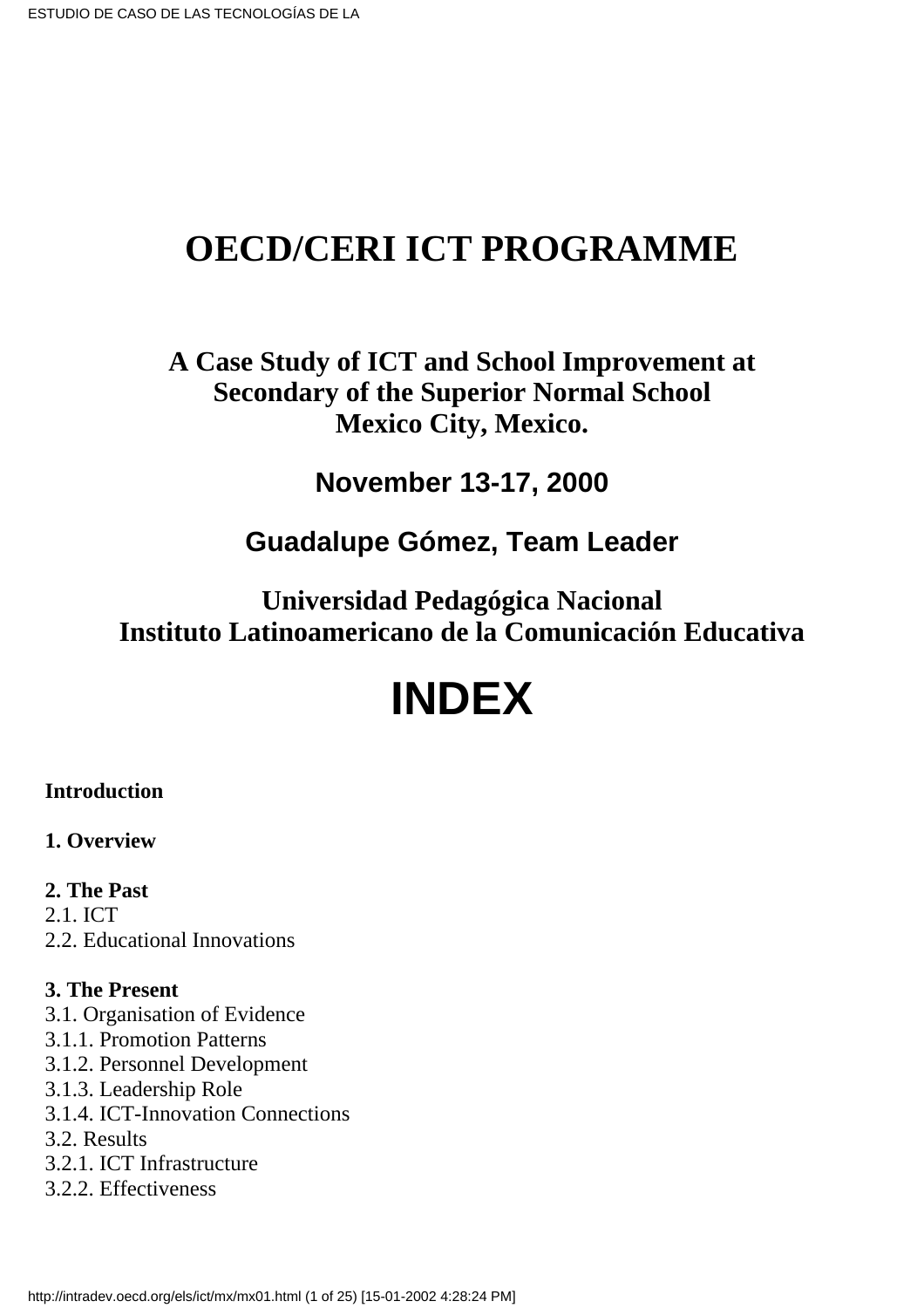- 3.2.3. Academic Rigor
- 3.2.4. Equity
- 3.3. Projections
- 3.3.1. Sustentability and Growth Capability

#### 4. **Principal Hypotheses**

- 4.2. Hypothesis 1
- 4.3. Hypothesis 2
- 4.4. Hypothesis 3
- 4.5. Hypothesis 4
- 4.6. Hypothesis 5
- 5. **Appendix A/** Methodology
- 6. **Appendix B** / Practice Assessment Tabulation
- 7. **Appendix C** / Other Supporting Evidence

### **INTRODUCTION**

This work is part of the ICT and the *Learning Quality* program of the *Education for the Future* project which the Centre for Educational Research and Innovation-CERI of the Organisation for Economic Co-operation and Development-OECD, is developing in order to obtain empirical evidence that may offer orientation as to the options concerning educational policy for the 21st Century.

The case study of the Middle School Annexed to the Superior Normal School (Escuela Secundaria Anexa a la Normal Superior - ESANS), one of the four case studies selected to represent Mexico, was elaborated according to the lineaments designed by CERI experts which, at an international level, seek to identify the conditions in which the ICT have been a catalyst for the innovation and improvement of schools.

The ESSANS being an 'annexed school' in which pedagogic innovations are traditionally applied, and the fact that for over two years it has been operating with ICT and meaningful impacts in teaching and other school procedures, make the ESANS an ideally representative school for the present study.

#### **1. Overview**

**In the context of public middle schools in Mexico, the ESANS has a long established tradition of being at the forefront of educational progress, as it functions as a pedagogic laboratory for the Superior Normal School (Escuela Normal Superior - ENS) and has been the testing ground for several projects. Given these, an educational level above that**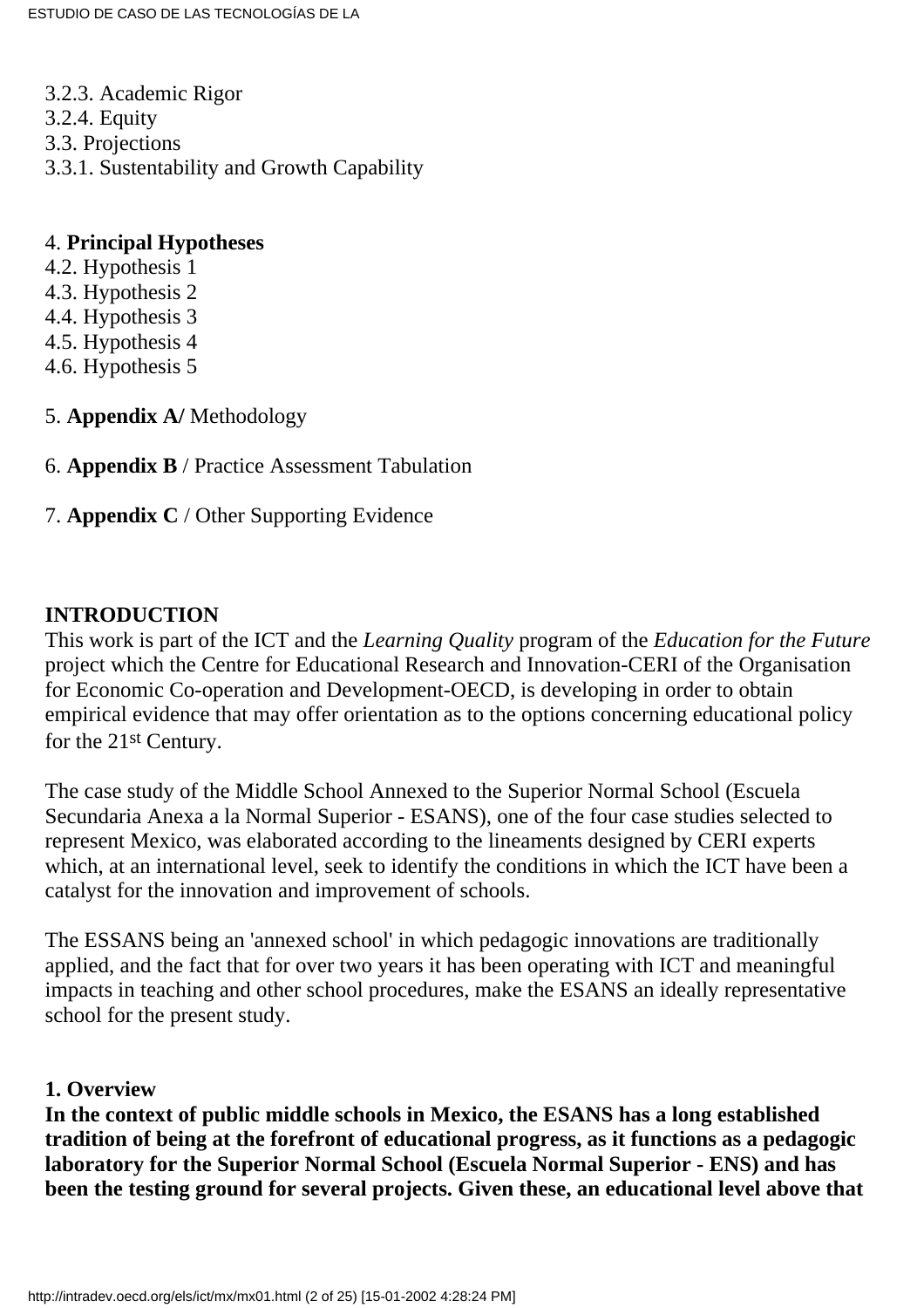**of other schools is guaranteed. Today, it has the institutional backing of the Public Education Ministry and the ILCE to develop technology related projects. It is due to its history and experience in technology related projects that the ESANS has gained its prestige, its graduates being the most highly graded public school students in the exam of admission for high school education.**

<span id="page-2-0"></span>Today, the ESSANS takes part in two of the most important implantation and schoolwork projects with ICT on a national level: the School Network (Red Escolar) and Project  $SEC21^{[1]}$ , which have allowed for a larger quantity of equipment, the development of teachers' and students' ICT abilities, and information exchange with other schools by means of co-operative theme-based projects. The ESANS has Computer Science, Physics, Maths and Languages labs which operate with computers connected to internet, sensors, simulators and graphic calculators. There is also a computer, a TV and a video-player per classroom and permanent teaching-staff training by means of a weekly visit of a specialist in each of the materials.

For the board of directors and teaching-staff of the ESANS the most meaningful innovation in the last years has been the exploitation of ICT by means of project SEC21. They believe that the use of the ICT has meant not only the possibility to train students and teachers as to the use of a tool or an equipment, but that it has also meant a challenge: using them as a means of learning, using the tools to communicate from teacher to students the class-contents in a clearer, faster, more permanent and significant way. The teachers participating in this project have reported not only the great importance that the training and up-dating in ICT has had for them, but also of their professional development by collaborating with specialists in the production of contents and tools for the usage of such technologies.

The students are the most enthusiastic proof of the interest and motivation regarding ICT, they all consider that these tools help them in studying and the large majority like to use computers and internet and feel sure that the school has done great efforts to innovate practices through Project SEC21.

Parents are satisfied with their children's achievements in this school, and, above all, they are conscious of the school's level and efficiency, of its kind of discipline and of the usage given to the ICT. Almost all believe that there is something important in the curriculum here given, and they associate it to the introduction of the ICT, accepting that their children's learning has improved and that the school has made an effort to improve academic programmes.

During a normal school day, students attend their curricular classes in assigned schedules (be it morning or afternoon shift) and to computer courses and workshops in 'countershift', that is to say, in the opposite shift, when they are free from their regular classes so that both teachers and students in both shifts may optimise the use of available resources. The fact that students have to move from one classroom to another does not get in the way of the working atmosphere that may be constantly perceived, and both teachers and students seem to be well-adapted and comfortable with such movement. The school headmistress plays a very important leadership role over all the school community, such leadership may be observed in the levels of organisation and control over discipline each time the students move to their classrooms or to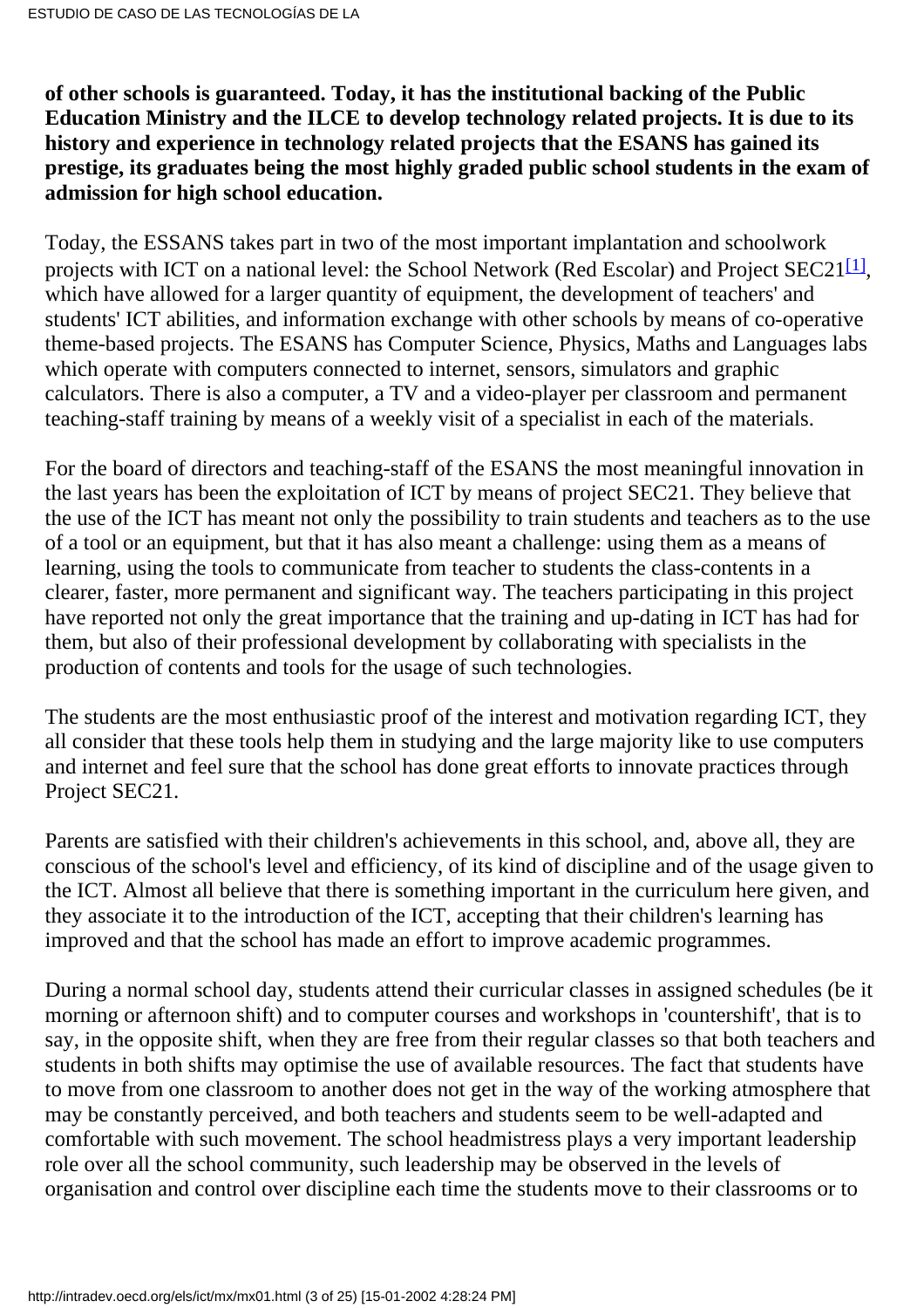the laboratories, and also in the way that the teaching-staff collaborating in her team express themselves about her.

### **Communication and Information Technologies (ICT)**

Every teacher who so wishes may make use of technology so long as he or she asks for a space in the computer room or makes use of the assigned schedules for the courses participating in Project SEC21: maths (Grade 1 to 3), history (Grades 1 to 3), introduction to physics and chemistry (Grade 1), physics (Grades 2 and 3), geography (Grades 1 and 2), biology (Grades 1 and 2). Teachers also have the possibility of playing for their students videos on particular themes, they can also work with interactive CD's or computer programmes; in the physics lab students may work with sensors and simulation programmes, in the maths lab with calculators and in the languages laboratory they may use audios and videos through which they receive an english or a french lesson.

Students too may ask for access to the computer room to do homework if they so must and if there is space available. They bring their homework in in 3.5 diskettes, they work on the internet and they take part in School Network projects for high school and other information research guided by teachers or by their own initiative. They also send and receive messages via electronic mail. A good level of abilities in the handling of equipment has been detected in both students and teachers, and the equipment is well exploited in most of the classes observed.

In general, the maths and physics labs as well as the computer room have enough computers for the students to work in pairs and for them to alternate in the use of different programmes. In the computer room, once their work is finished, they are allowed ten minutes to check their mail or make supervised searches in the internet. Given that all classrooms have a computer, a video player and a TV, teachers have the possibility to make use of this resources in their regular classes so as to emphasise contents and reflect about that which is being seen in class.

The participation in the School Network programmes for middle school seems to be a constant in this institution where students get a chance to work on free demand. Likewise, the participation in Project SEC21 has been significant for teachers and students in both the permanent training by external advisors and in the elaboration and demand of contents and specific supporting material for class contents.

In the areas assigned for administrative and managerial procedures there are several computing equipment and they are constantly made use of by the personnel. Teachers elaborate all their material (attendance lists, exams, exercise forms, etc) on a computer.

### **Innovation and Improvement**

Given its exceptional condition as an annexed school to the Superior Normal School, the ESANS is an institution which has always stood out for being at the vanguard in that which concerns didactic aids and supporting material; in particular, it has a long history in the use of technologies, history which goes back to the projection of films in 8 millimetre format. This is why teachers are used to handling innovative technology and require the use of such media.

Specifically, the participation in Project SEC21 stands out as it has generated significant changes and innovations in both infrastructure and in the community's organisation and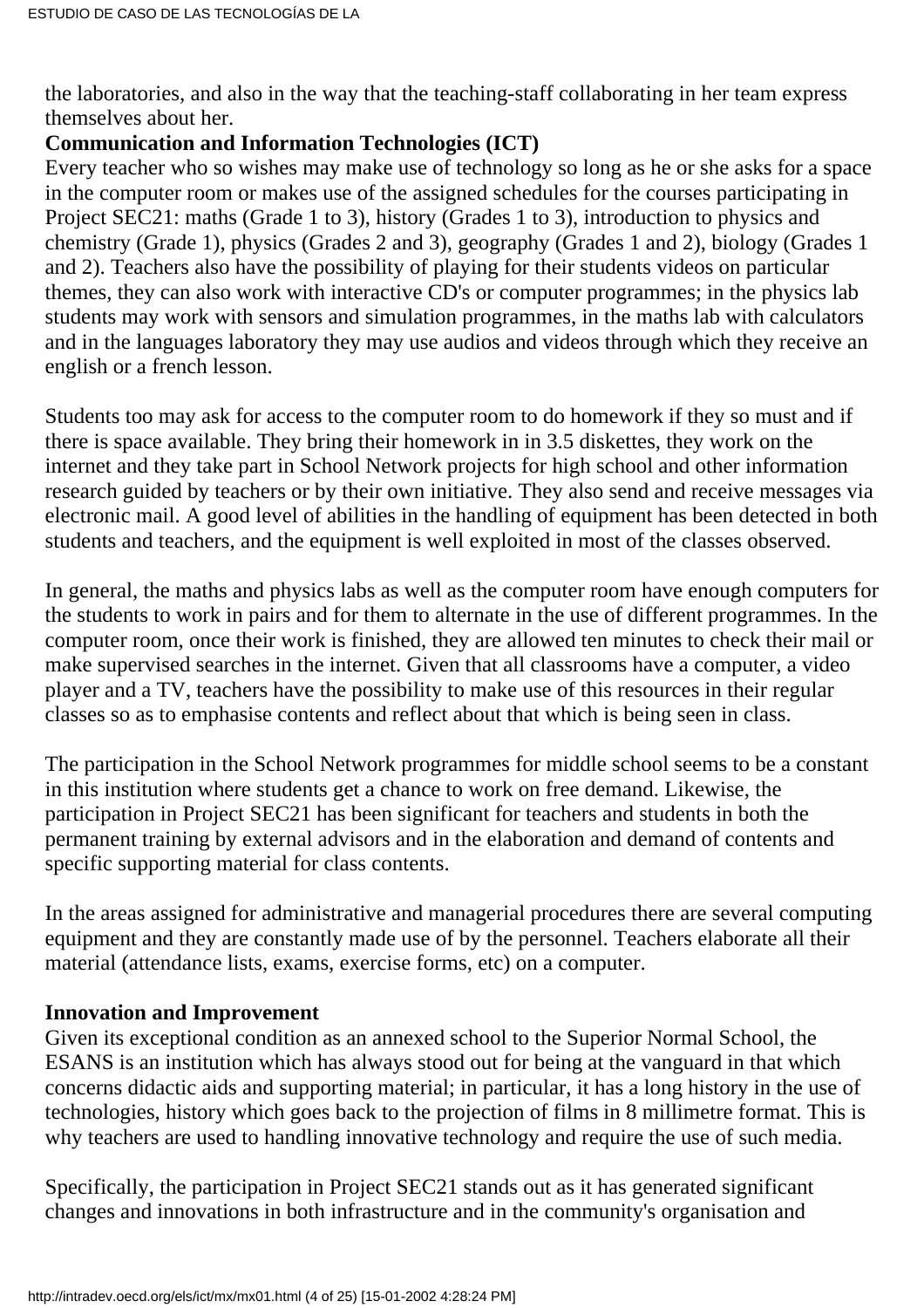partaking in the project. The installation of equipment and reconditioning of the laboratories has required such a level of organisation that this very organisation, in its turn, has allowed for the later readaptation and / or remodelling of physical spaces which has been possible thanks to the economic contributions of the Parents' Association, the ILCE and some funds which the SEP gives its schools. Likewise, the reelaboration of schedules has played an important role in this innovation, as it has provided the students with enough school-time to cover the requirements set by the project according to the official schedule for technological usage. Regarding the teachers' participation in the project, it turns out that they themselves have felt the need to receive training in the use and appliance of such educational technology; it was not easy at first for everyone, but presently they show a good disposition and attend the courses. The managerial organisation as well as its procedures in relationship to both parents and educational authorities have been a significant factor.

### **2. The Past**

The ESANS has had technological support for its educational practice since it began; from an 8mm projector to show images in a history class, to the modern simulators and sensors to discover the properties of materials with which pupils nowadays study the contents of physics.

Specifically regarding ICT, since 1992 the Parents' Association donated some computers which allowed both students and teachers to have a first contact with this kind of technology, particularly, the maths teachers were the ones involved in the Logo R. project. Afterwards with the participation in the RedEdusat (Satellite Education Network) they installed a parabolic aerial with a codifier that permitted satellite connection, situation which the teaching staff made the most of by taking part in a diplomat of the Virtual University of the Technological Institute of Superior Studies of Monterrey (Universidad Virtual del Instituto Tecnológico de Estudios Superiores Monterrey - UV ITESM). The diplomat was called "Updating of Teaching Abilities" and functioned as an integrating factor of the diverse synergies which moved some teachers and the managerial personnel towards the use of the ICT and to establish links with another project: School Network.

"This was around 1992 or 1994, ... the parents bought us IBM PC's, but they were of the oldest kind, 386 or something of the kind, with those, the computer science teachers created a Logo to work on them ?afterwards, we worked with the collaboration of the Edusat on the SEP's behalf, which downloads satellite information so that teachers may see clips or videos that may result useful for their teaching. Later we worked with School Network in joint projects." (E/.Subdir.P. p.1)

"We had the fortune of receiving, through the Parents' Association, some computers which were then of a very high quality, this was in 1993? we were impressed by the potential of such media, then we decided that as soon as we got the chance we would re-enhance the usage of technology, and above all, one that was more adequately updated." (E/Dir. pp. 1)

This initial connectiveness, in which Java equipment was acquired, did not give them adequate access to co-operative projects developed by School Network on a Windows for PC's platform. So, they had to change their equipment to consolidate the technological platform and initiate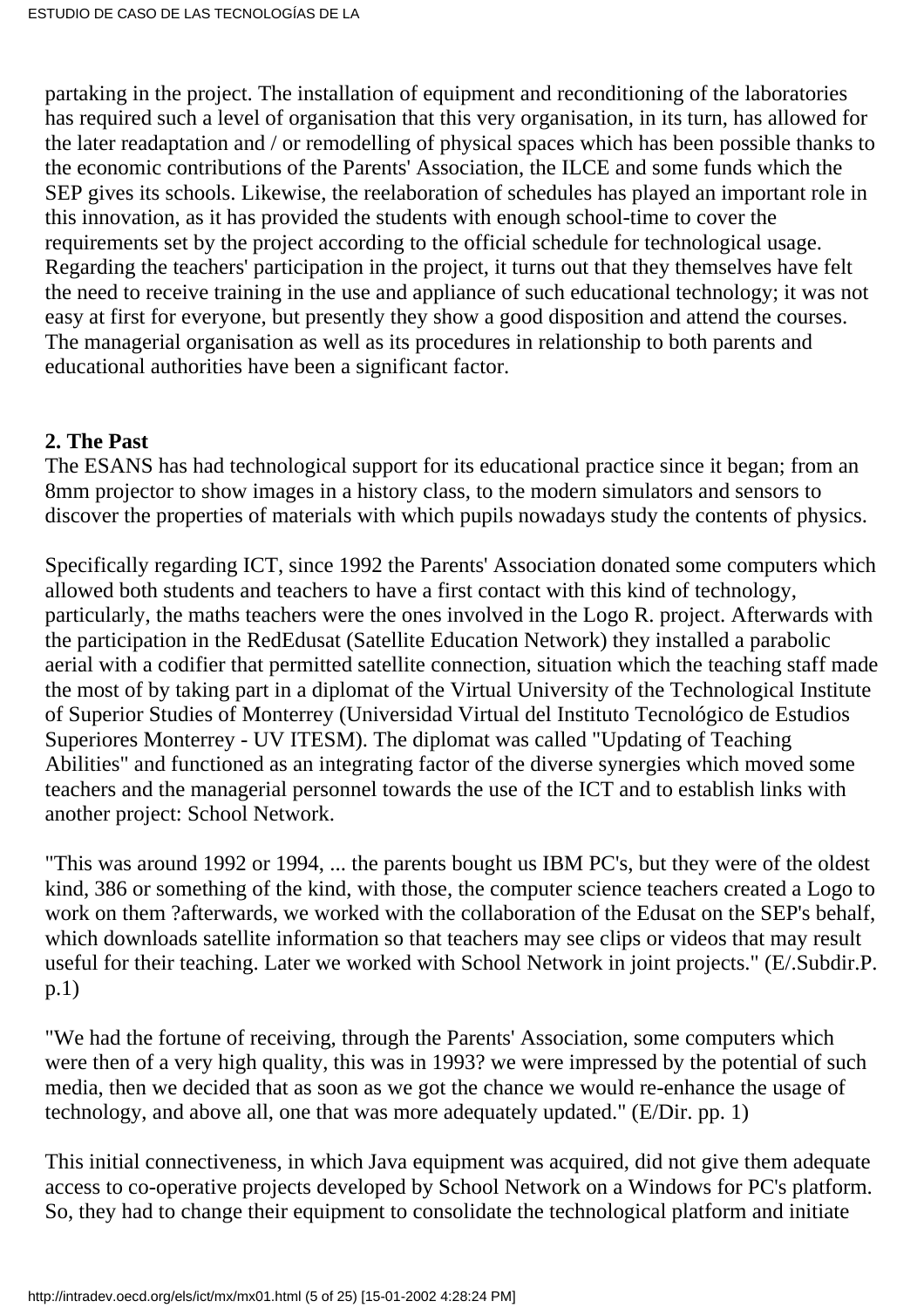the school's 'start off' with ICT. The above mentioned connectiveness and equipment allowed the school to be able to take part in Project SEC21 which is considered to be the most important innovation in these last years.

"?disgracefully, we are a 'school by the brand' we had the Java station and we were not able to profit from it? we were never able to handle that technology, we lost information, we were not able to get access? we had it exchanged for Compaq and since then the start-off began, results were seen and then we entered SEC21." (E/Subdir.Pp.1)

## **Educational Innovations**

The ESANS has been in constant contact with change and innovation, not only due to it's staff's interest but also because of its close contact with the Superior School for Teachers (Escuela Superior de Maestros - ESM), whose students, during their formative years must attend the ESANS for supervised practices. This situation gives the ESANS a unique quality, as it represents a 'pedagogic laboratory' where it is normal for innovations to take place. Such experimentation is a constant search for alternatives to improve educational quality to keep up a permanent up-dating and giving the ESANS the possibility to choose among the best ESM students those which may be incorporated into their teaching staff.

<span id="page-5-0"></span>In this school, transformation and improvement are an every-day reference, in contrast to the either scarce or non-existent information provided in relationship to the latest programmatic reforms institutionally decreed for high school education<sup>[2]</sup>. Thanks to the skilful conduct of the managerial team, students and teachers take part in a large amount of events and contests in which they usually play a distinguished role. The workshops, in which kids are taught several sports, musical instruments, arts and computer studies in **countershift** (situation which permits the optimisation of available equipment, as morning students attend workshops in the afternoon and *viceversa*), also include yearly exhibitions and have been one of the best accepted innovations in the school community, despite the schedule adjustments that they imply. The 'French as a foreign language' programme in collaboration with the french embassy has also been widely accepted for, besides the teaching, the possibility of teacher and student exchange with french schools was opened.

The idea that introduction of technology has been the most important innovation in the school community in these last years is shared by the large majority. The arrival of computer equipment was not an abrupt change for the school; even when they had to adapt to space availability and teachers had to be trained. The openness to change was a constant which allowed transformation to take place.

"We have had the idea that we are a pilot school in constant change, so I started to work here and found novelty and joined research work to which we were invited. We have seen our own change in time, we are not backward in the technological field? I have seen change take place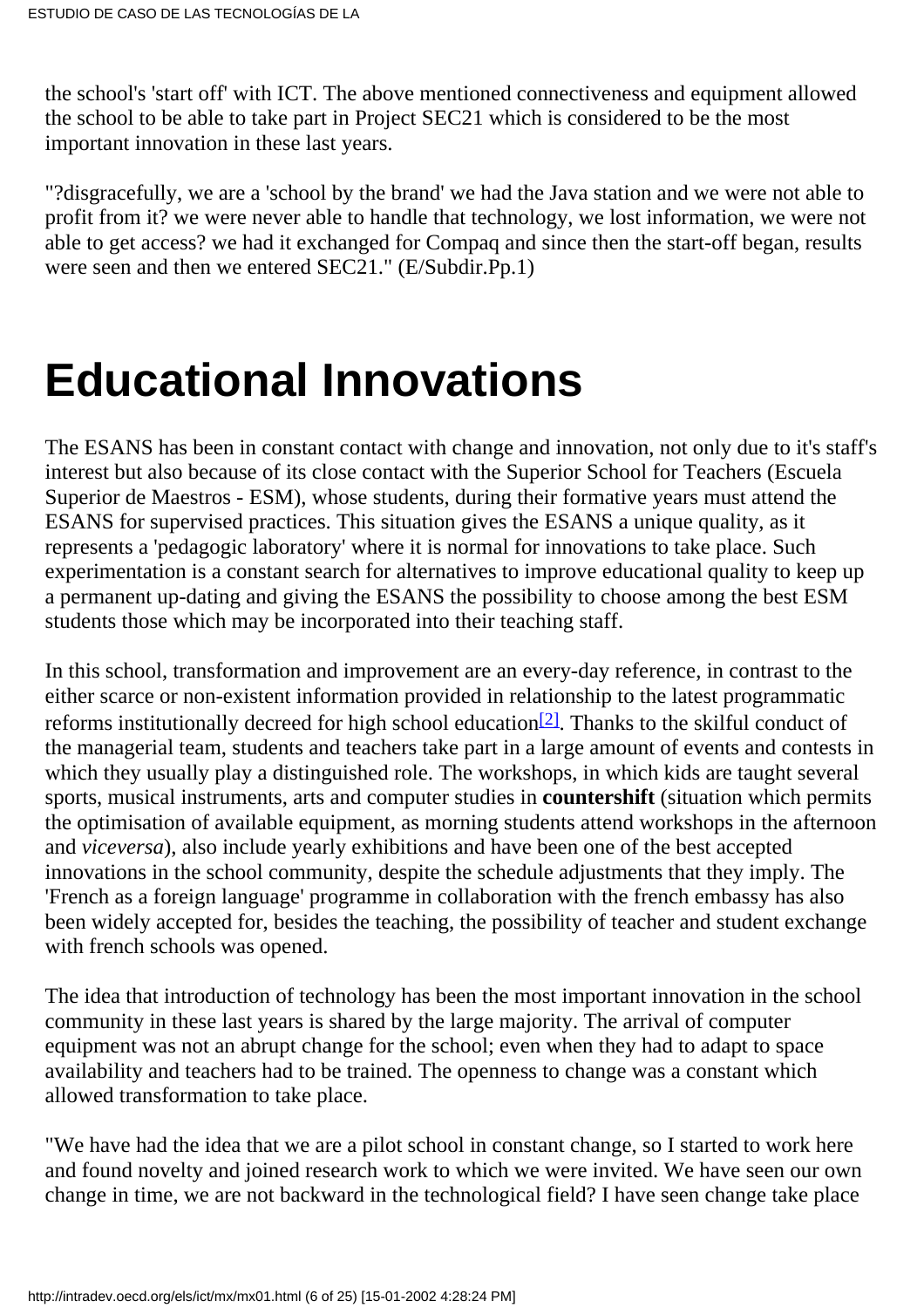and I know that we are a school that's always seeking to move ahead." (E/MaS. Geography. p. 1)

Both teachers and managerial staff find that there is not one only person responsible for innovation and particularly for the incorporation of ICT through Project SEC21. They are conscious of the generalised compromise and participation, though they do distinguish the relevance of the good headship to co-ordinate all efforts and keep the ESSANS at the leading position as a high school in Mexico City.

### **3. The Present**

3.1. Organisation of Evidence

### 3.1.1. **Promotion Patterns**

Regarding the course of events, we may observe that, though it was the parents who gave the ESANS its first computers, the headmistress's knowledge of and participation in Project SEC21 was a detonating factor for the completion of the equipment, and most importantly, for the use and application of ICT in daily educational activities. These decisive and important leadership on her behalf obtained support from external agents' interest in a well-planned and concrete ICT related project. Such an external agent was the directive team of the ILCE, that is, the SEP's institution responsible for equipping public schools.

"...we believed, and we still do, that technologies contribute a lot to the development of new means of communication with our children and with other schools? we knew that it would be good for the school? to get the project started, we talked to our personnel and made them see the benefits we saw in the possibility, they agreed to participate in the project." (E/Dir. pp. 3)

Their main problem was economic, but it was solved by the APF and other institutions. In general, teachers eventually adapted themselves to the project, even though some expressed rejection towards the project at the beginning, the great majority finally concluded that being a part of it meant an opportunity to update and refreshen their knowledge.

The teacher's adoption of ICT was gradual, first the teachers in the maths department, then the social sciences and natural sciences teachers, then the spanish teachers and finally the ones in technological areas.

"...the maths teachers did a very conscientious work on Logo R. We were impressed by the potential of such media ." (E/Dir. Pp. 1)

"...the teachers were the ones who got involved at once, they have always been really enthusiastic, always looking for alternatives, for new didactic material to work with the kids. Those of us who are fixed to certain norms or structures took longer and had difficulties adapting. " (E/ Tec.pp. 7)

"...teachers were confronted with their need to update their knowledge, to enter an intellectual renovation and go beyond established programs. I feel we have progressed, that though we still stick to the programs we do it in a deeper way and with better procedures which obviously give better results."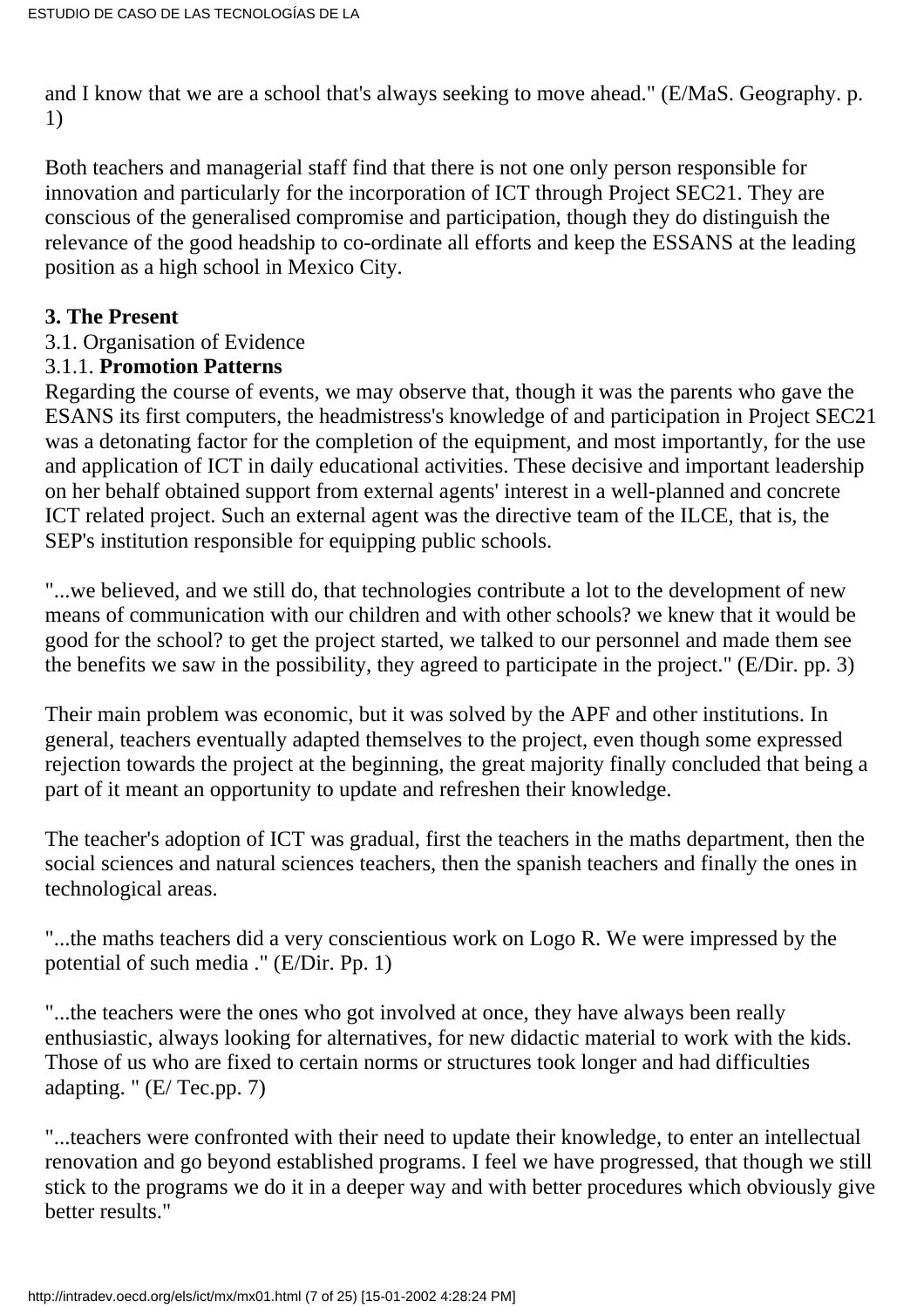(E/Dir pp.4)

(the adoption of the initiative) "...was through collages, they got organised and the first computers that we had, here at school, were for teachers, not students. First it was the maths department, and then us - natural sciences, then the spanish department and lastly the technological areas." (E/Sma Cs.Ns. p. 4)

### 3.1.2. **Personnel Development**

The managerial personnel that characterises the type of teachers to be found at the ESANS is formed by a group of dynamic teachers committed not only with their students' learning, but also with their own development as educators; the courses most of them have taken and the effort they show in the preparation of their classes prove the point.

"The ESANS has been distinguished, since its foundation, for being an institution integrated by very enthusiastic teachers who innovate in their practice and that always look for the best means, alternatives, procedures and techniques for their students' development." (E/Dir. pp. 2)

"...as they (the teachers) got to know the possibilities the new technology offered them, they became leaders in the field." (E/Esp pp. 2)

Owing to the scarce mobility of the teachers and the compromise they acquire with the institution, a large part of the personnel has several years' experience (the average is over 12 years seniority in the ESANS). Nonetheless, this has not been a handicap for technological usage. Each one, at his or her own rhythm, has adapted to the school's changes and has witnessed and been an agent in the benefits that the changes have brought, always working towards a common goal. This school's work team knows that the goal has not been reached, that though they have achieved much, there is still a long way to go, and that it is by the way of teacher training and up-dating facilitated by inter-institutional collaboration that the quality of teaching may be elevated.

Some teachers decided to take computer courses on their own, but most have taken the Saturday courses offered by the SEP and the ILCE. These courses lasted several months and were directed at the usage of the new tools. They still receive a weekly visit from a specialist in each department, to supervise technological usage related to Project SEC21.

"A couple of years ago I took a course in a private school, the rest I have learnt here at school (meaning the ILCE courses)? Permanently we have the ILCE professor coming in two hours a week."

(E/MaS Physics. p.5)

"...we came to the Saturday courses from September through to December. The course was from 9 to 13 hours, but we wouldn't go until 14 or 15 hrs., there was always someone who got hooked up and wouldn't leave, we stayed and planned the course for the students. That's how it started." (E/ Tec pp. 7)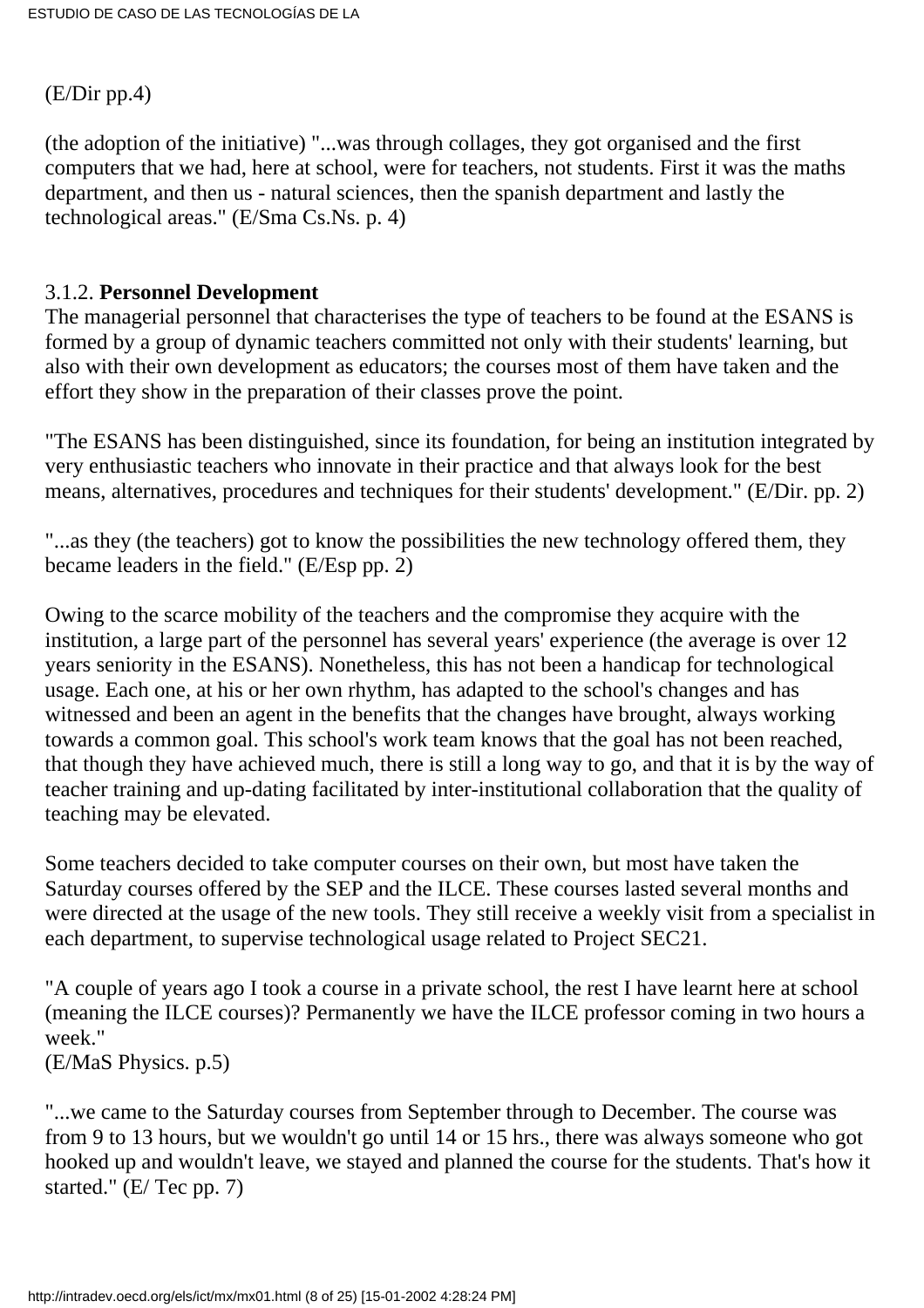Though most of the school staff is conscious that part of the project's success depends on the number of computers available, on the programs and on the way these are used in order to give the students the opportunity to work in a closer and deeper contact with technology, it is generally assumed that all of these are not enough. They say that it is not enough to know how to use the tools, but that it is also necessary to know how to use them in such a way that it benefits the learning of students and teachers. This necessarily implies a teacher-mediated process.

"...it is very important to be able to exploit technological uses and the access to information in the classroom, that is to say, to have a headship and teachers who can take the technology and use it in an effective manner." (E/ Esp pp. 1)

(innovation) "...is a step that has allowed us to enter into a close contact with additional tools, different from those we were used to? students are learning that technology has other uses besides playing, they are used to seeing it as part of their daily existence, but a part that was distant from them, without any awareness of its real possibilities and appliances that can be learnt. That is something that they can now see." (E/Ma Concepción pp. 1).

Another important factor regarding the teacher's education is that they are clear of the need to keep on training, learning and up-dating their knowledge in their own fields as well as in the use of TIC's. They have had ILCE training, but it seems that in some cases there is the need for a greater amount of work with their equals so that they may share their experiences in teaching with TIC's , and it might even be necessary to implement this same process elsewhere. The case of a physics teacher exemplifies this:

"?the teacher who comes in (meaning the SEC21 trainer) who has knowledge in physics, but at another level, lacks something to connect himself with us. He says, for example ' I'll tell you what the program is like, but don't ask me how you're supposed to teach it', but that's not the point. We need to work with people like ourselves. I don't know if I'm doing things right, we've had a lot of observers watching us. Am I doing things right? Wrong? Terribly wrong? Or, how do others do it? Comparison is important. Though we are told that we are the first school, how would others do it? (E/MaS. Physics p. 6)

Among the strategies that are considered most adequate or that have turned out to be most effective is found the direct personal assessment regarding the usage of a tool and its applications in teaching a lesson; department sessions in which experiences are shared are also mentioned in this group.

### 3.1.3. **Leadership Role**

All though support from parents and other institutions has always been present, the school headship has been the one that promotes and co-ordinates all the efforts. From the operation of projects to the selection of the personnel to be incorporated into the teaching body, the headship has been the guiding image in which diverse interests and perspectives coincide.

"There is a school culture, but obviously the headmistress's' leadership capabilities have been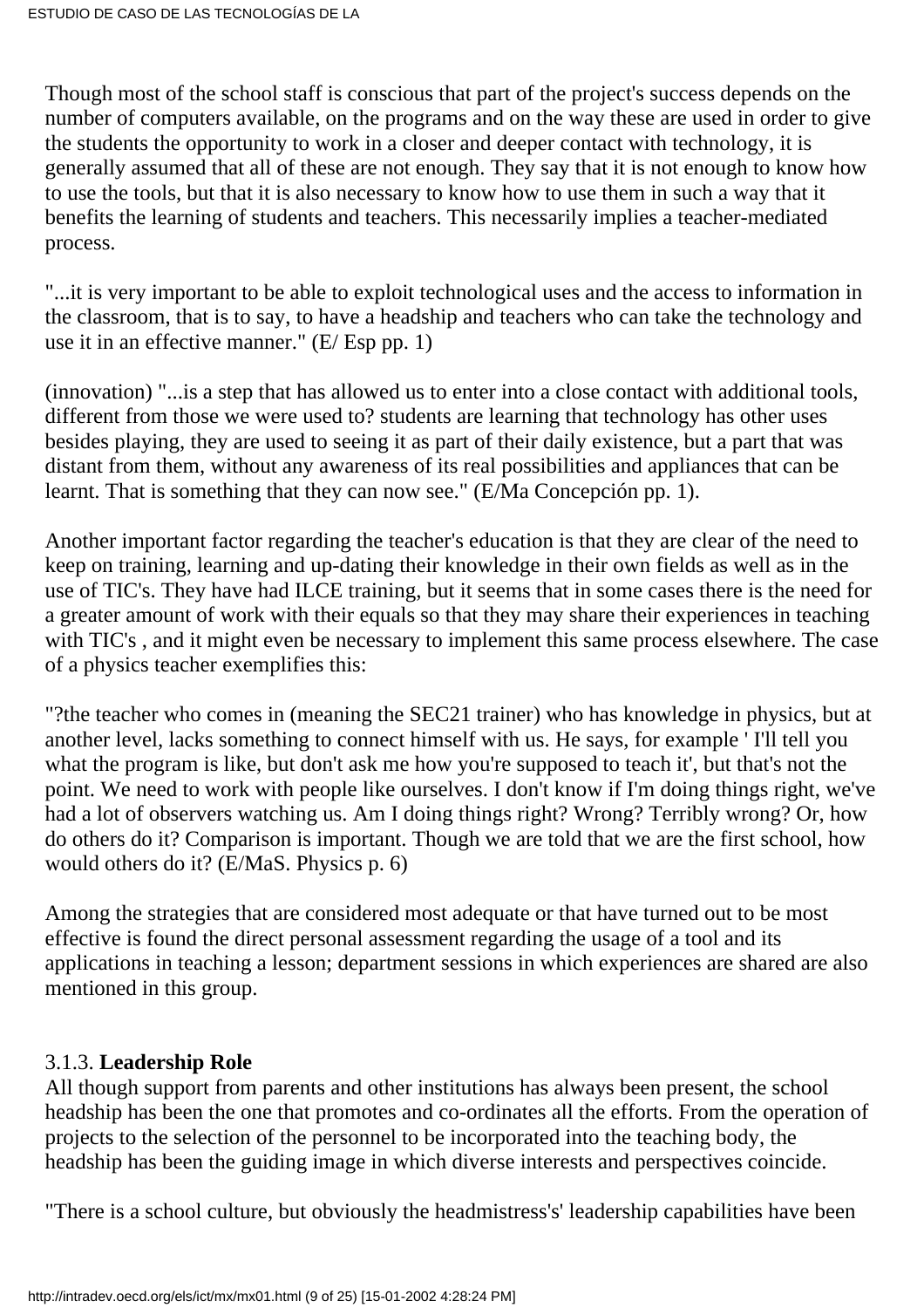fundamental in this process? Without the leadership there would be no structures to canalise forces to work in the same direction, the headmistress's' staff help her in this respect, while teachers and academies also work in the same direction? It's a team-work's leadership. It seeks to add up personal experiences with information received by other means." (E/Esp. pp 2)

"...having the headship is a kind of statement to unify, to avoid, there will always be differences between people, there will always be a certain situation among all of us who work here, but the closer they are, the more benefits there will be, then the headship, the head, means a lot." (E/Sub pp. 9)

The headmistress is distinguished for her constant seeking of ways to improve the education of her pupils and of the personal development of the academic staff, without disregarding the opinions and feelings of the school community. In this respect a feeling of unity, belonging and team work may be perceived. That is how the headship contacted ILCE, with the intention of taking part in it's projects, giving each teacher the time to adapt to the changes while simultaneously seeking for new ways of training them, bringing the instructors into the school for that very purpose.

"Ms. Carreño (the headmistress) told us, in the teacher's room: 'teachers: we are invited to work here *i* What do you think?' and we all said 'yes'.'' (E/Tec. pp.7)

The responsibility in the transformation is assumed by all the personnel as a team. With a clear and well organised headship, each one knows his or her role and can respond effectively. The headmistress herself does not consider her presence to be indispensable, as in her absence the school continues to function and functions well. What she does consider to be fundamental is the ICT training for all teachers.

"The administration is so well consolidated that I can go on vacation knowing that all will be perfectly well, that teachers, students and workers know what they must do. It has taken a lot of effort, but it has been done and I am very proud to say it. We have managed to become the school to which my children wish to get into." (E/Dir pp.17)

"Something that's worthwhile saying is that we must unite our efforts, because when institutions sail on their own it is more difficult for projects to be accomplished. I think that the teacher's career should put an emphasis on computer training which is nowadays unavoidable, whether there is or not a SEC21 project in their school, training in the computer area is fundamental." (E/Dir. pp. 11)

### 3.1.4. **ICT - Innovation Connections**

In the school community there is a generalised idea that associates technology with being at a leading role and with improving the learning level. However, teachers don't feel dependent towards it nor pressured to use it, and express, in a large majority, that despite its being a valuable aid, they could continue teaching without this tool.

Computers have brought change not only to classrooms but also to the managerial area. Teachers search for information when planning their classes on the web. Exam designing, file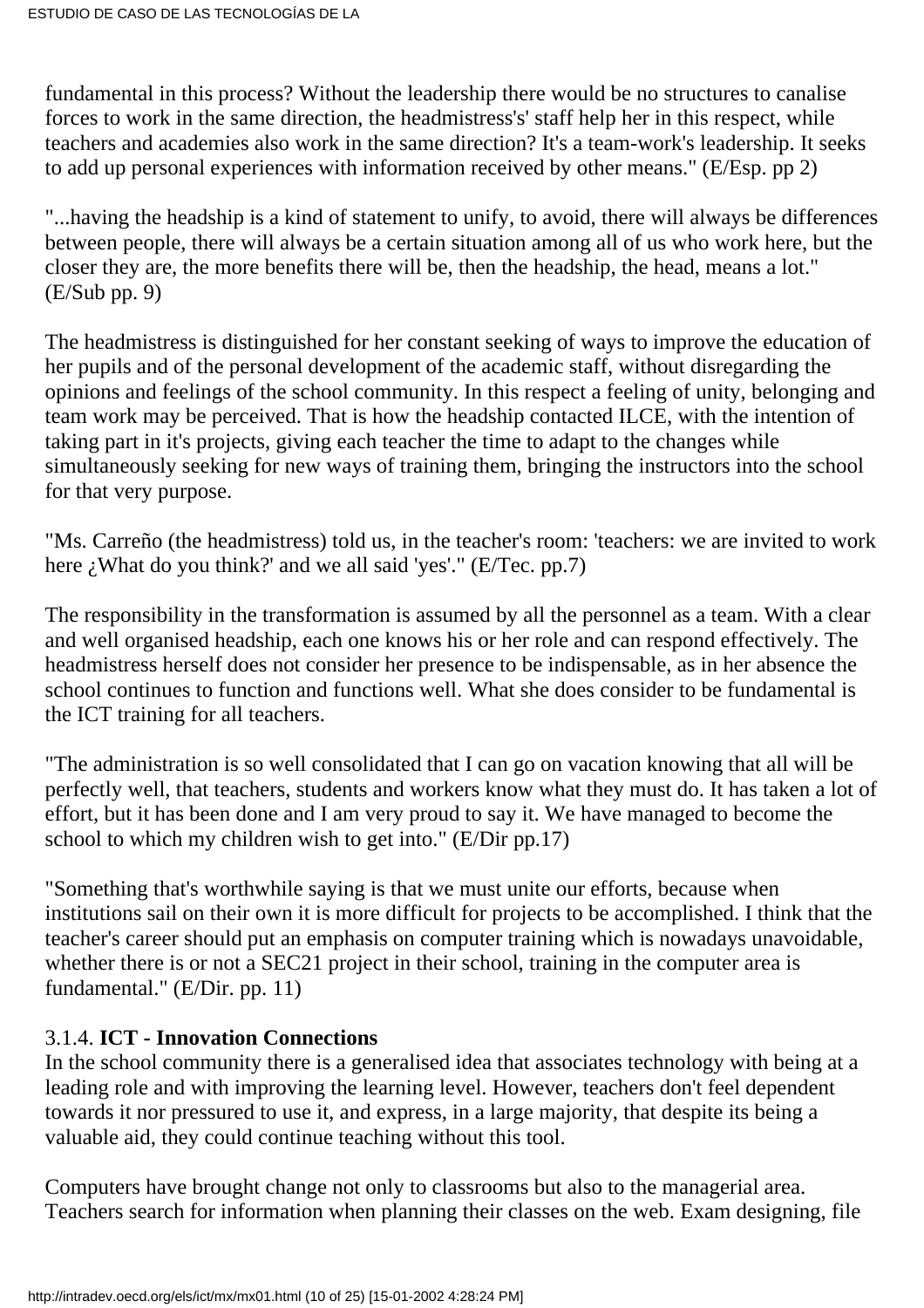organisation, etc. are also done on a computer.

**In this matter, some teacher's comments are relevant. They feel that there is the need to have a flexible curriculum so that it can be possible to apply technology and at the same time count upon pedagogic elements that may allow them to use the tool in a better way each time.**

"...modifications to previous structures are needed, not only regarding furniture, but also schedules and teachers. It took a lot of changes? but the prime incentive is to see the work yielding more than before." (E / Ma C.D. pp.3)

The handling of the contents of the academic program issued by the central administration has been reorganised to include the technological factor. Regular contents are covered but new and diverse material is added. Since SEC21 the objective is to establish a link between the production of contents and material aids for the use of those technologies. This means that specialists and teachers employ time in designing and producing contents and material:

"The innovation is in how to develop contents and processes including technology." (E/Esp  $pp.1)$ 

### **Teachers and managerial staff express that this tool does not substitute the teacher nor the books, that it doesn't change the program, but that it is a new way to relate to it.**

"...All that there was before must be readapted to make use of technology, but we must not loose sight of what we are after. A computer gives us the option of including new material but with the same themes established in the program." (E/ Ma C. D. p. 2)

(Computers) "... are a complement, I believe they are much more than a text book, that they aid the teacher in guiding the student step by step? Its an aid in transmitting knowledge." (E/Dir pp. 7).

### **3.2 Results**

### 1. **ICT Infrastructure**

In relationship to the average equipment in schools of elementary education nation-wide (5 web connected computers average per equipped school) the ESANS has a major technological equipment, both human and material. Project SEC21 includes an installation of 50 local area web connected computers, which allows for the school's access to two technological platforms of wide coverage at a national level: EduSat Satellite Web and School Network computer web. The incorporation into diverse technologies such as digital format video, internet access, graphic calculators for maths teaching and specialised software for physics teaching are also included. This means an integration of different platforms for school use as a fundamental requisite as well as a good conectiveness (64 kb/s wide band).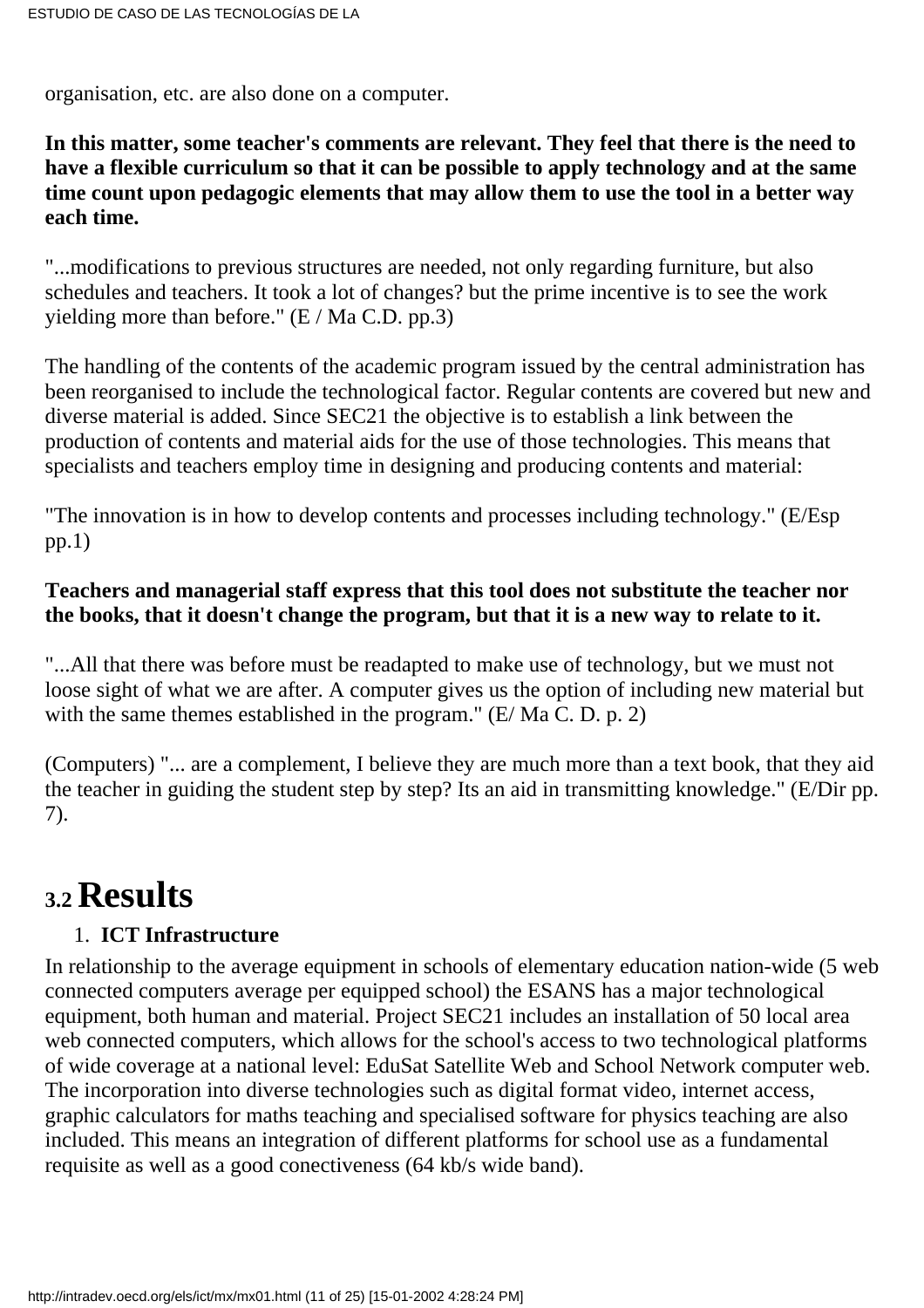Specifically, the two media rooms have 20 computers each, they are connected to internet and fashioned in a U shape along the room. The computers installed in the physics lab have a specialised software including simulators and sensors to measure and experiment with phenomena related to the state of matter. The maths lab has 100 graphic calculators, 15 computers and a screen with a PC screen projector for the teacher's use. The languages lab has a master console table, 20 tape recorders and 40 earphones. As has been mentioned previously, for the other subjects participating in project SEC21, there is equipment (a computer, a TV and a video player) installed in the classroom so that teachers may choose from the multimedia video collection or ask for the acquisition of new video material. The present student computer relationship is 14.8 computers per pupil.

The school has its own server, a parabolic aerial, and is connected to internet. Also, and most importantly, there is a four person team in charge of the media area, they give computer classes and keep the equipment in a good state. However, the headmistress of this institution finds that their best technology-related resource is the teachers' enthusiasm.

There is a generalised opinion, among teachers and managerial staff, that more equipment is needed. They also feel that a greater number of computers are required so that the children's work may be individualised, and so that children who do not have computers at home, may be able to do their homework at school.

An equipment expansion is considered necessary, there are teacher's petitions to be able to have more computers in their own classrooms. There are also petitions for other academic subjects which have not yet benefited from these resources to be integrated to the program. However, the greatest demand is on behalf of the students who hope to have a computer each and more accessing time to use it freely.

(The computers) "...aren't enough for everyone, one is shared among three, the seat is long and one can't see, you must come in early to get a seat." (E/Ao Alma Díaz p. 3 )

As far as the maintenance of the existing equipment goes, there is a need to keep the up-dating of the machines on, and to keep on looking for new strategies towards a good maintenance.

"Now equipment has a guarantee, but, latter on, the school will have to see how to give it maintenance (how to obtain the budget) we get some money from the SEP, but it's very little.." (E/Subdir pp.7)

"We have planned a specific maintenance program which includes computer cleansing. The technicians who work here have been taught how to do it, and when we have had a special case we have asked the Parents' Association for help." (E/Dir pp. 11)

While part of the teaching personnel says more computers are needed, most of them, together with the managerial team, consider that that the most important thing is to have constant teacher training to optimise the resources. It is important to point out that over half the teachers interviewed qualify well in their computer usage abilities (specifically, 12 out of 22 - see Appendix "B" - Practice Assessment).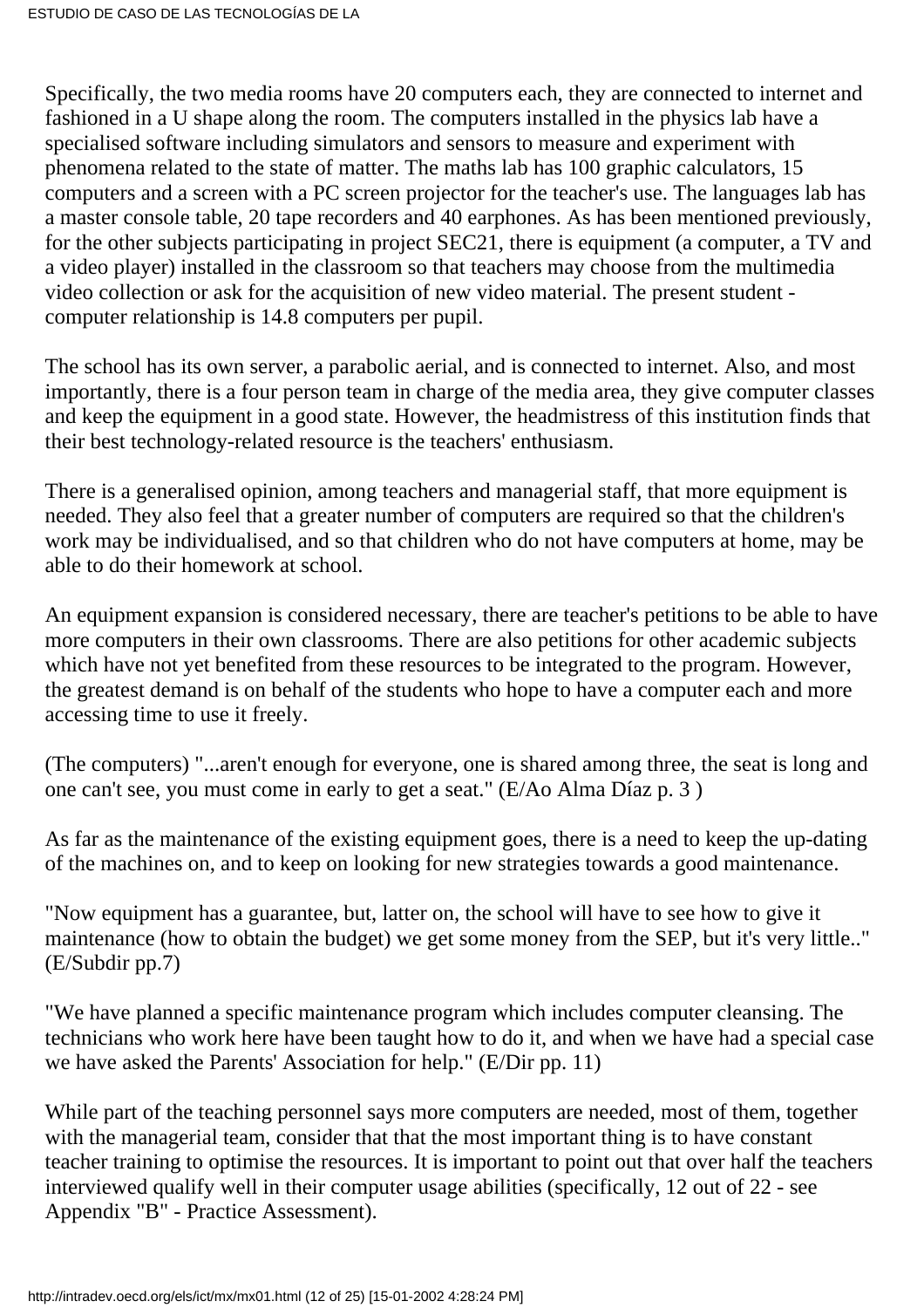Regarding team financing, most has been given by the ILCE, the same as with teacher training. The SEP backing has also been used within School Network project. The Parents' Association has become a fundamental support in the process of incorporating technology in school. With their approval, enthusiasm and above all with their economic help, the buying of new material and up-keeping of the old has been possible.

### **3.2.2 Effectiveness**

Participating in project Sec21 has encouraged changes in all the school community. The common use of technology by directives in the management of the school has made their administration easier. It has also generated innovations such as reinventing the way of elaborating schedules (counter-shifts); as well as the forms of negotiating with teachers, parents and central authorities.

Teachers recognise that the use of ICT allows them to be up to date constantly in harmony with world events, and have access to an unlimited amount of information. They also see as an incentive finding the students motivated by the use of the machines as well as noticing a change in the learning rate of their pupils.

"...the subject I teach (history) becomes friendlier, not so tedious. I can also take them to the precise moment of the historic event. " (I / Ma E.E. p. 1)

Students affirm (with teachers as witnesses) that classes became more interesting, motivating and attractive; they even express their wish to have further computing lessons and more free time to browse the web.

Parents are also aware of the innovations applied at school, and are pleased with the development of the latter and with the results they see in the development of their sons: "They look forward to attending school, and share at home what they have learned with the computers. They don't have needs concerning technology; they are satisfied with the equipment supplied at school."

The abilities they develop using a computer as a didactic tool are many. Among these there can be found: team work, whether the students in their group work in pairs or interact with pupils of other schools over the web. The ability to research can also be spotted out, though in this sphere it is emphasised that pupils do not just download the information; they have to know what to do with it and how to use it, in this respect it is the teacher who sets the rules. It is also important that professors know how to use and integrate technology to the syllabus.

"When I said that we have renewed ourselves I mean it because we have understood that there is plenty of information we lack that can be accessed by these means. This gives us a better knowledge and a wider scope of materials to prepare our class." (E/Dir p p. 8)

Technology in the classroom offers the opportunity to "see" things, to experience with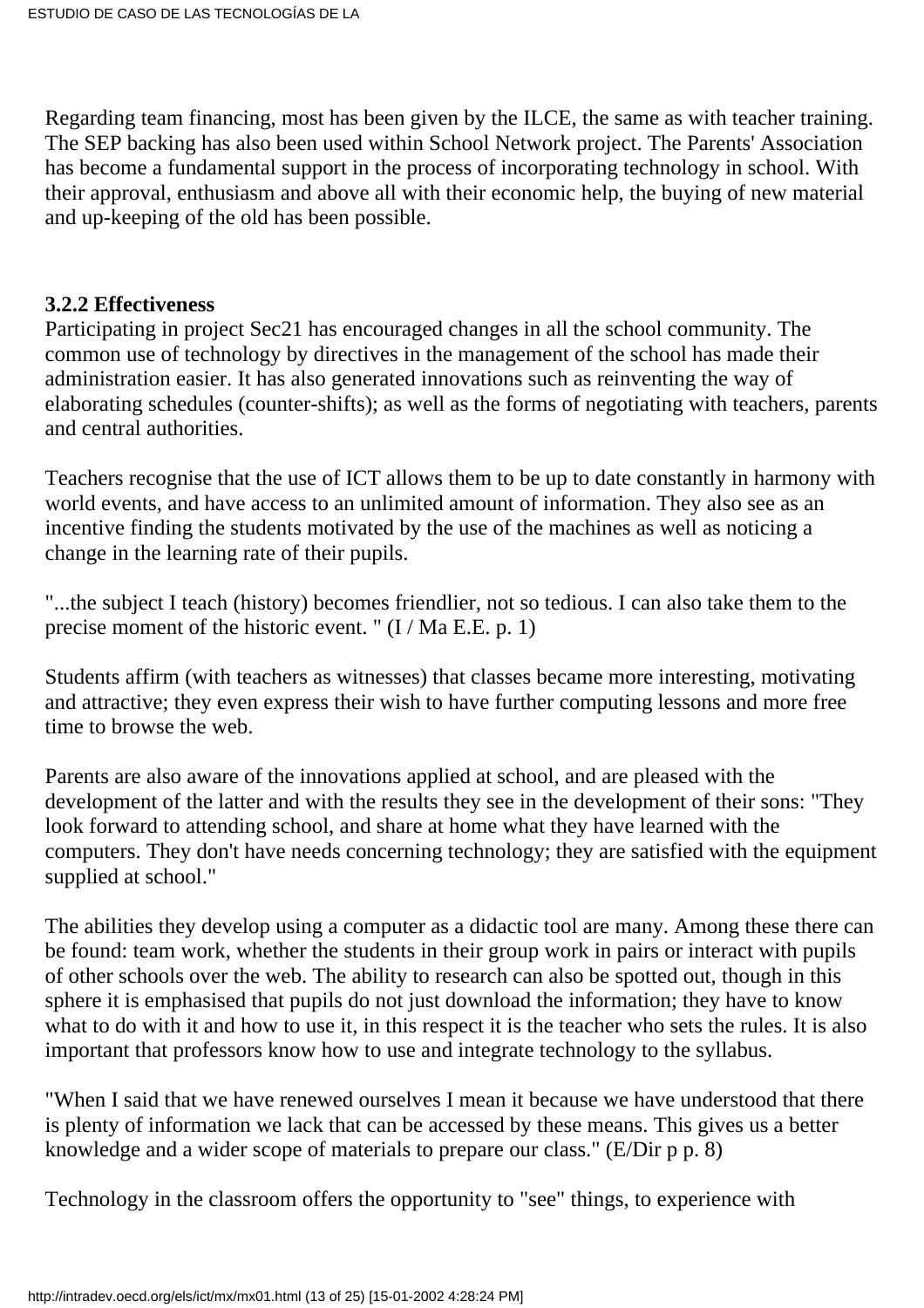phenomena; the pupil has a closer contact with reality. He can observe the images with movement and sound, thus stimulating more senses and therefore contributing to a better learning.

"...advantages, at least in physics, are numerous. We are working with sensors and simulations. Simulations, specially for physics, are extremely important because they give us the opportunity to show students examples which could not be done in the lab; situations where we can change physical laws? one of the objectives in physics is that pupils use the knowledge obtained to explain their surroundings, and the computer's simulations offer this." ( I / Ma G.H. p.1)

## **All this is translated into a generalised enthusiasm with respect to the use of computers in class. With them the work is done better, easier and faster due to the fact that pupils prefer this method, pay closer attention and are able to see things that they hardly would otherwise. Therefore their learning is improved.**

"?students point out that, for them, it is more objective to remember things from the personal experience they obtain from the use of this equipment than from what the teacher traditionally exposes." (E/Ma GH pp.2)

The economy of time is another important aspect to be considered. Professors, for instance, assure that the use of computers save them time in activities like elaboration of lists, tests, class presentations or when directly applied in the classroom for projecting a video, as a calculator or as a source of information with the aid of the web. On the other hand, there is consciousness of the need for professors to be trained on the use of the equipment, and to adapt their lecture to the needs and capabilities of the resource. Students also have to adapt to the use of the equipment as a new process of learning. This is translated into a greater inversion of time (well spent) due to the fact that the teacher has to constantly adjust his work plan to accomplish the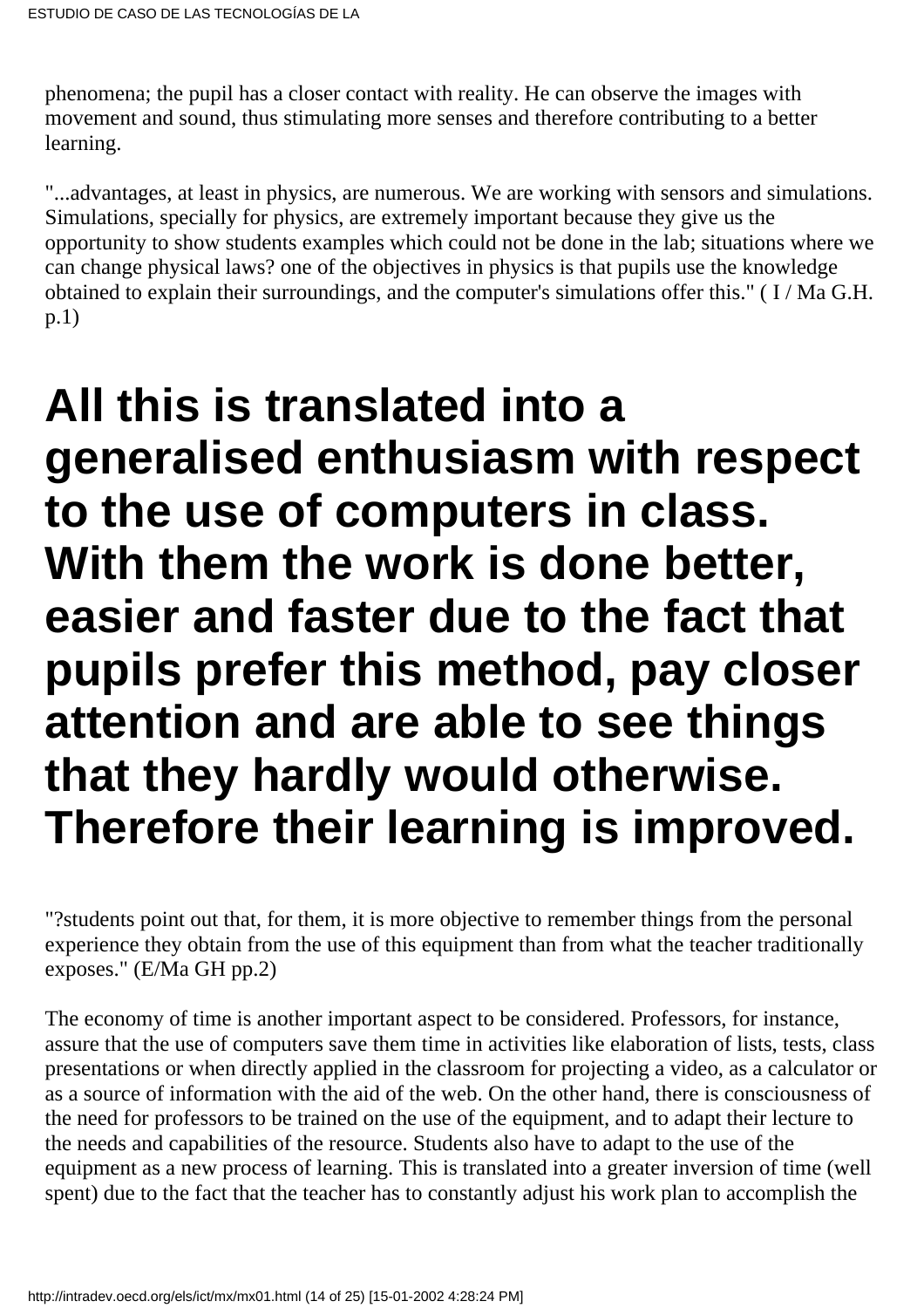syllabus.

Professors point out that there are certain aspects of technology that must be supervised. One of these is the existence of information of all types between which 'non apt' materials for students can be found. Another aspect is the sole use of information from this medium leaving out other important materials exposed in class. A third possible misunderstanding is the centring of the class in the medium itself thus leaving out the important role of the teacher; this can lead to losing site of the principal objective. Taking this into consideration, the school has created procedures of control and supervision in order to avoid abuses or damage to the equipment.

"If it is true that cases have existed, the percentage (of internet abuses); I would count them as minimum? Here we have rules and a visual monitoring of the pupil's activities." (E/Dir p. 13)

**When an evaluation of the most benefited students from the use of computers in class was done, teachers proved to have different opinions. Some affirm that high performance pupils make the most of the machines due to the fact that they are the ones who naturally are looking forward to learn more and produce better quality work. Other professors point out that all students are affected in the same way. There is also a third group which assures that this tool allows low performance students to 'catch up' by allowing them to understand concepts which they had failed to grasp, while the advanced students only review the contents.**

"For high performance pupils, it can be an interesting form of covering contents, while the less advanced can understand things easier, thus increasing their achievement." (I / Ma G.H. p. 2).

### **3.2.3 Academic Rigor**

The school directives express that since SEC21 the indicators of academic success have been improved. If these have always been elevated, they have been improved by the project.

"?we have a didactic model which is centred on the pupil, this has allowed us to obtain and maintain the first place among public schools which take part in the "National Centre of Evaluation" (Centro Nacional de Evaluación CENEVAL), enabling our students in their first options when they enter medium-superior education. It has also allowed to have the first place in the examinations made to students to evaluate teachers who take part on a Magisterial Degree. We have also been able to have students who obtain excellency scholarships by The Technological Institute of Superior Studies of Monterrey (Instituto Tecnológico y de Estudios Superiores de Monterey Campus Ciudad de México ITESM-CCM); scholarships in The Franco-Mexican Lyceum and another one in The University of Educational Sciences." (Postulation forms, p. 4; No. 24)

### **3.2.4 Equity**

For some teachers, pupils are more skilled in the use of computers; for others there is no difference.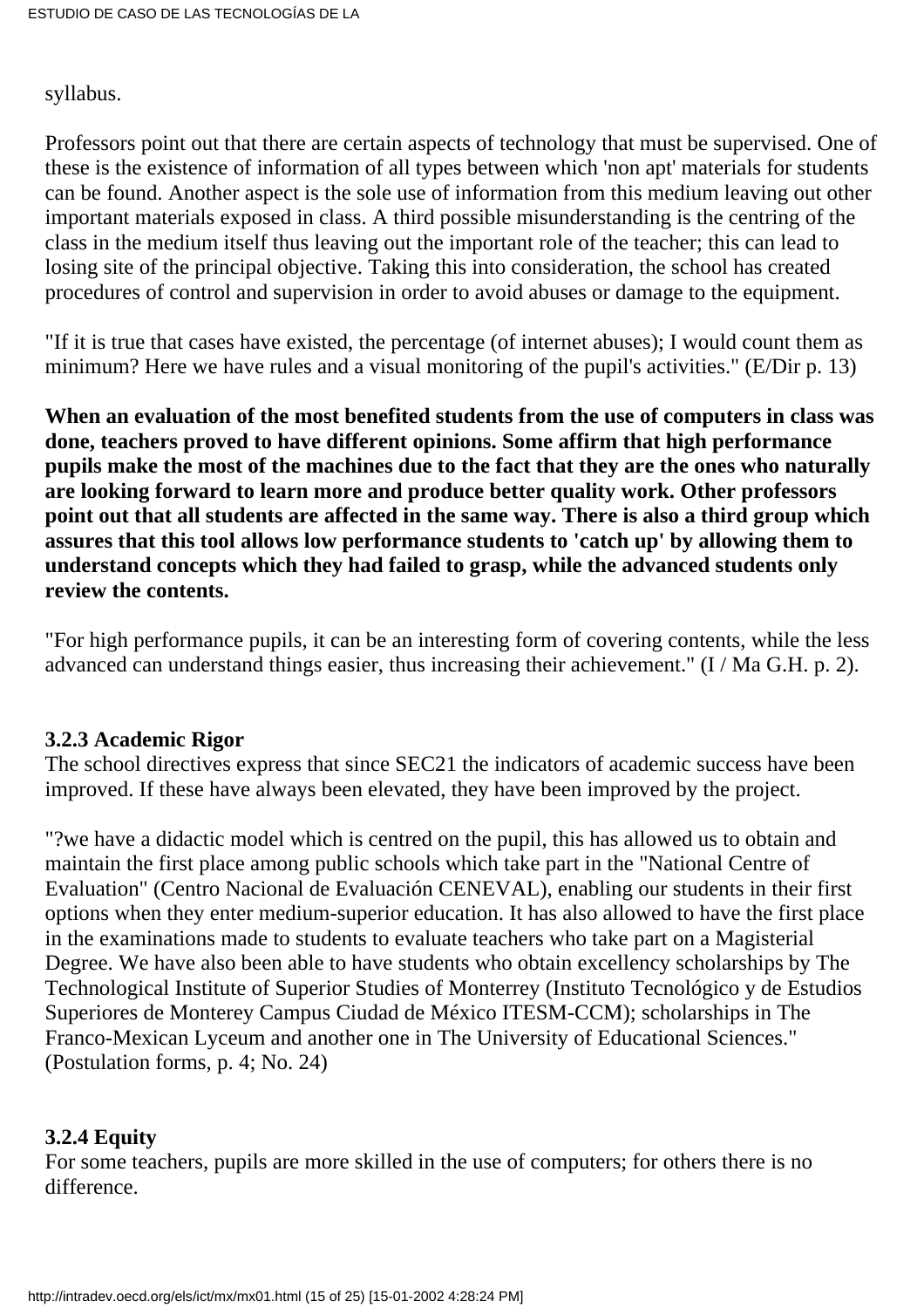It is also a fact recognised by various teachers that some girls/boys handle computers far better than they do. A teacher has even pointed out that she relies on some of the more advanced students when she has a technological problem she can not solve.

For most of the staff the fact that all students have the same opportunities to access the equipment represents a guarantee of equity in the access and learning opportunities.

### **3.3 Projections**

### **3.3.1 Sustentability and Growth Capability**

Putting into practice an innovation project which represents the introduction of a model including technology, which incorporates various platforms, has meant permanent work for this institution. The academic community has been forced to transform itself as well as didactic contents, budget strategies and human resources; all this with the intention to take advantage of the benefits technology has to offer.

With the mentioned adjustments, it is possible to observe how, gradually, everyday activity is transforming to become a new alternative to traditional schools by incorporating the advantages offered by ICT into education. This benefits however, require the maintenance of certain conditions essential to continue, or to apply the project in other institutions:

-a flexible management with advanced skills in resource administration

-a constant formation / actualisation of teachers which includes the elaboration of materials -the existence of a vast team for full time technical support

-parents' support as well as an adjustment in the type of organisation that allows the supervision and control of situations which are contrary to educational interests.

The possibilities of growth and expansion of technological devices within the school are seen as a logical step within the consolidation of Project SEC21. It is considered that the next step should be to incorporate the subjects which are not yet developed as well as the possibility that, by technological means, communities organised by academic areas can be created to enhance communication and collaboration between the different schools. This would result in a more productive work and better results for students.

"I believe that a relationship between different areas could be created. We planned this for physics, geography and mathematics; but we hadn't thought of bringing them together? (we could) bring the areas were they intersect. Take, for instance, physics where we work with simulators and graphics; there we have mathematics. It would be very important and we could use it all." (I / Ma C. D. p.5)

On the other side, in a wider level, the school community through parents and teachers expressed their desire to implement this technological resource to all elementary schools throughout the country. However the director of the school points out that the experience of the ESANS is hard to repeat because this institution has a quite particular history and special support from other institutions since the technology was introduced.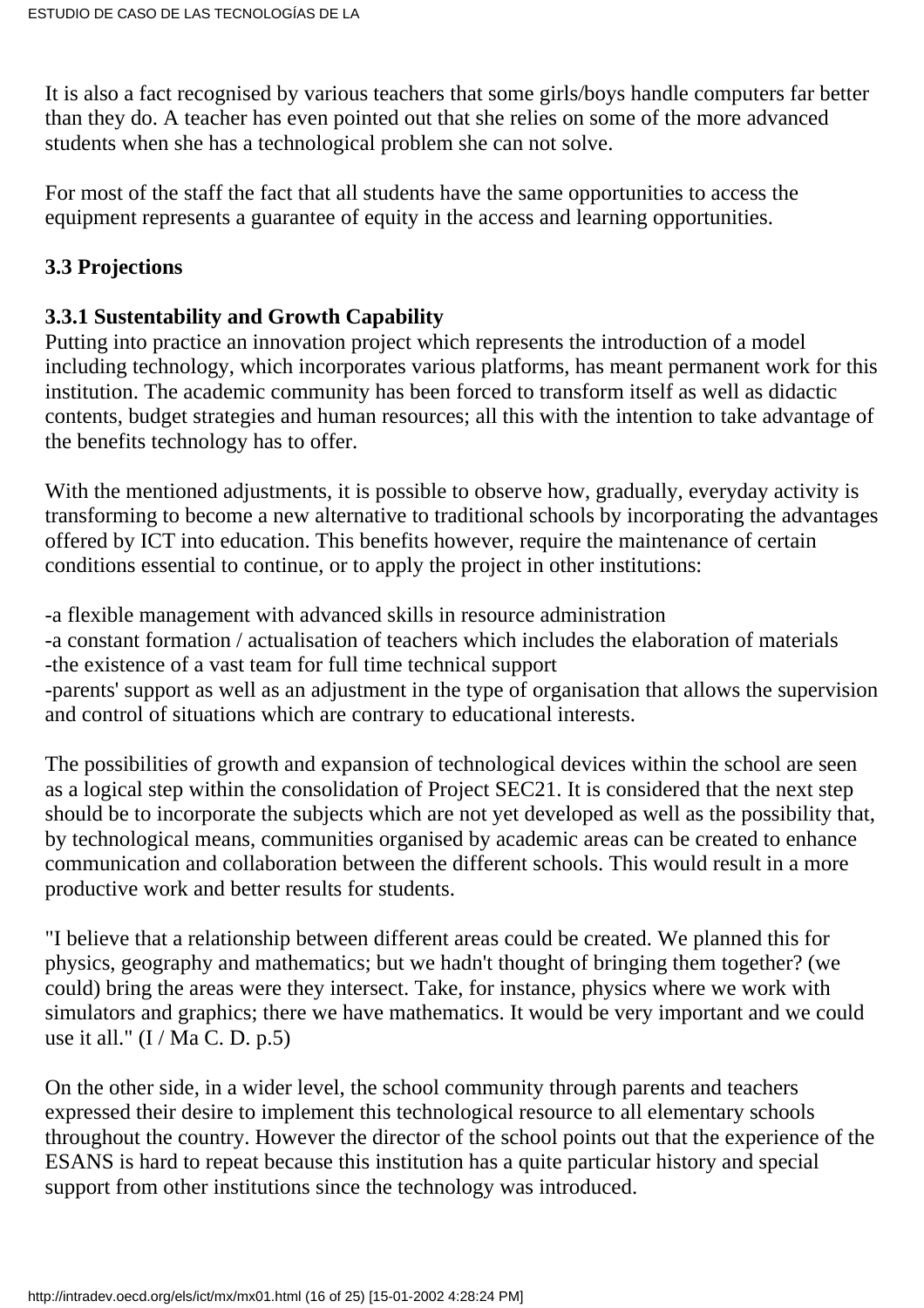"I'm delighted working with all this in the classrooms. I'm still in the project and while I have the technology it will continue to be used. I only wish this could be the case for all public and private schools at all levels." (E/Ma L.P. pp. 7)

"If we want to improve the whole country we should start from kindergarten. I know it is extremely expensive, but it is something like a dream." (E/Mm M.H. pp. 5)

"I think it is hard to have a model identical to ESANS's because we have had a lot of support from ILCE, from the parents' society and ourselves who have sought the ways for self-sponsoring to go on."

Another element to take into account is the impact this technology would have in the contents of education and in world educational standards. To have computers in the class room takes you to a special type of class handling, didactic treatment evaluation student interaction, etc. which would eventually result in a reformulation of objectives and didactic programs.

"This (the computer) together with a world wide network will allow a heavy increase in counties' interaction which implies a huge challenge to pedagogic procedures" (E/Esp p.4)

Finally referring to the possibilities to repeat this experience,

"SEC21 is simply a step which is handled based in computing, satellite video or internet for mathematics physics, etc. But we will soon have Internet 2 in this school; we will know what is happening in a telescope on Hawaii or a microscope in a computing centre in San Diego." (E/Esp.S p. 4)

We know that the initial experience at ESANS with Project21 constituted a pilot plan in order to be able to validate a model of integration of technology and pedagogy in a secondary school; we consider that ESANS does not represent the general prototype of secondary schools due to its special characteristics. We however, have obtained empirical evidence of a project that in its particular case has been successful.

### **4 Hypotheses 4.2 Hypothesis 1**

*Technology is a powerful catalyst for educational innovation and improvement when the web is involved Vs. when the real improvement in education is achieved, technology is only useful as an additional resource and not as a catalyst in itself.*

Evidence backs up both hypotheses. On one hand it has been proved that the inclusion of ICT has collaborated in educational improvement, given the better results obtained in the admission exams to high-school education of ESANS students for the period 200-2001 according to the data obtained from the CENEVAL. It is important to note however, that the later evidence is not clearly isolated from structural, pedagogical and organisational characteristics that constitute an undeniable 'know how' that implies years of work. If it is true that a successful experienced was observed with the implementation of ICT, its also undeniable that this school is traditionally an academically successful institution due to its condition of 'experimental'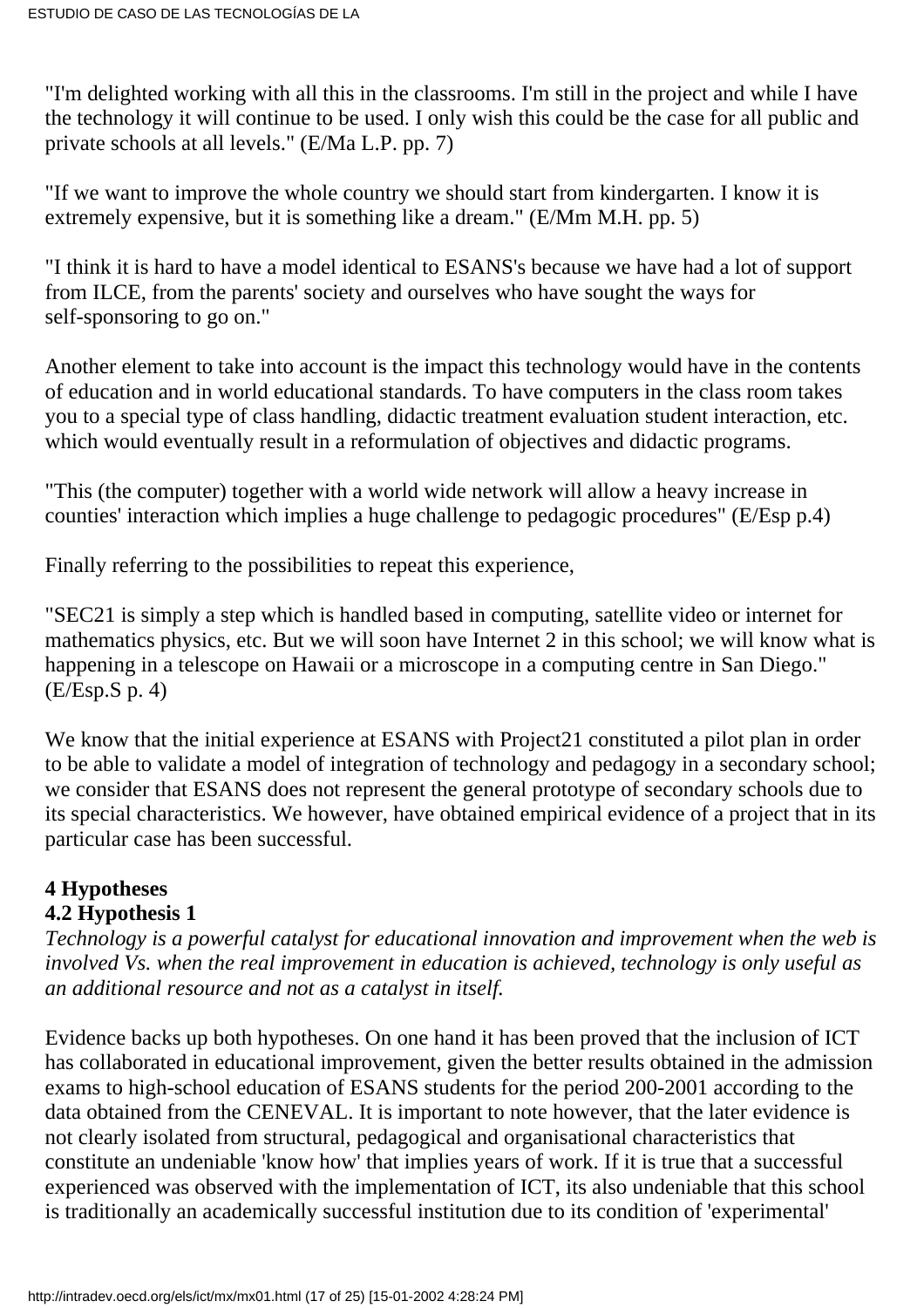school even without technological devices. It is also important to note that according to some specialists, a two year experience is too little to note the improvement. Thus it would be desirable to have new data compilation and its respective comparison with other schools to obtain more concluding results.

### **4.3 Hypothesis 2**

*The diffusion of innovation / improvement (and therefore of the ICT) emerged from the pattern of promotion of innovations as indicated by Rogers Vs. Technology functions in a different manner from traditional innovations and therefore different patterns of promotion should be applied.*

The promotion of innovations related to ICT in ESANS followed the traditional Rogers 'sensu' pattern:

- There was a first agent of change introduced which convinced parents and teachers to get involved in SEC21

- Institutional and comprehensive non formal means of communication existed when the director exposed information in professors' meetings.

A group of teachers -the mathematics department- adopted the project in an early stage, and there was another group which, though they did not integrate in an early stage, was not against the project.

### **4.4 Hypothesis 3**

*The successful installation of the ICT depends particularly on the capability of the personnel in the integration of it to teaching and learning. It assumes that professors should apply the ICT and for it to be successful, their academic value is positively related with the competency of the teacher Vs. Technological and didactic infrastructure and the student's capability in using ICT determine the results of the implantation of the program and not the competency of teachers.*

With respect to this point, there are elements which support the investigative hypothesis favourably. However, we consider that it is important to debate further on the effects other factors have on this success because we agree that the successful implementation of ICT not only depends on infrastructure. As pointed out before, most professors of ESANS proved to be skilled in the didactic handling of the ICT and mediated between the computer, contents and pupils. This would prove the hypothesis that supports the efficiency of teachers. It is not to be forgotten that we have testified that the force that has directed and improved the situation have been the actors in the institution and not technology by itself. Here we should point out that ESANS teachers are outstanding ex-pupils from the ENS and have plenty of pedagogical elements to give their classes, with an open attitude and disposition to keep up to date, and in this school computers are just an additional resource.

However, we also count with empirical evidence that demonstrates the importance of pupils' ability to handle ICT for this tool to become a successful tool to the degree that some professors rely on the students to operate the technological devices. ESANS has as pupils those who achieve better grades in the exam for access to secondary schools, this, together with counting on a high level of connectivity, enough computers for informative lessons, adequate software, simulators, technical support, wide band amplitude, internet 2, etc.; can make us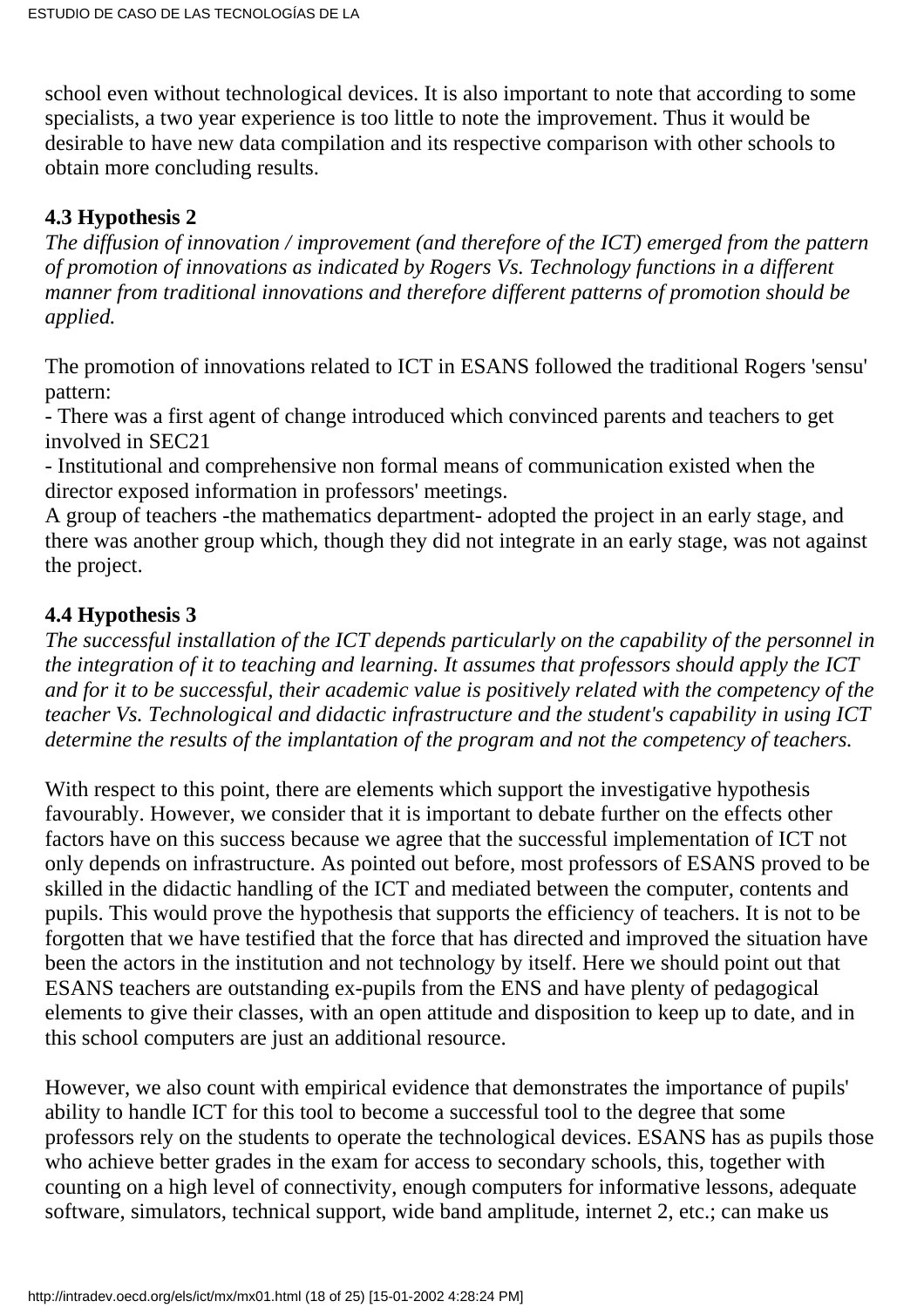suppose that they also contribute significantly to make this a successful experience.

### **4.5 Hypothesis 4**

*The gaps between low and high economic resource students will not be increased when all students have access to the ICT Vs. The equal access to ICT will contribute to increasing the gap between more and less economically privileged students.*

We count with empirical evidence that supports the first hypothesis: for some parents and pupils, the fact that some students have more contact with ICT at home is fundamental, as well as being good students. However, we consider that the instruments we possess are not enough to obtain enough information to support or reject any of the hypothesis. The different levels of poverty in the student population can not be evaluated with the applied instruments or with the socio-economic profile of the school; the used device does not allow to evaluate in a rigorous manner the academic level of pupils before or after the implementation of the ICT. This would imply another kind of research. However we can assure that due to the organisation of the school, all pupils have the same access to ICT, independent of their economic status or academic performance although there are differences in the skills they possess to handle the equipment, and in their use of it in or outside classes (at home for instance).

### **4.6 Hypothesis 5**

*The successful implementation of ICT will lead to the same, or higher academic standards, independent of the low quality of many of the ICT materials. Academic standards are a function of the teacher's and school's expectations and not of the quality of text books, ICT materials or others Vs. The use of ICT will contribute to a reduction of academic standards because the pupils spend more time in queries which are marginally beneficial and in reviewing low quality contents in the web and didactic programs of low quality..*

Affirmations made by professors with respect to the fact that the use of ICT allow them to go deeper into the contents. As well as those made by pupils who say they get further understanding of subjects when they are exposed with the aid of technology, would support the investigation's hypothesis. However, we also found evidence that supports the alternate hypothesis. Such as the fact that the use of ICT in class require more time than that available for the teacher to give her/hiss subject; as well as the time pupils need to make web searches and make use of the didactic software.

### **5 Appendix A** /

### **Methodology**

The team who obtained this information consisted of three participants and took place during five days with approximately four hours of work each day. Thirty five interviews were carried out; ten made to pupils of different grades, ten to professors of different subjects and grades, eleven to parents (including the president of the parents society) and four to directives. Each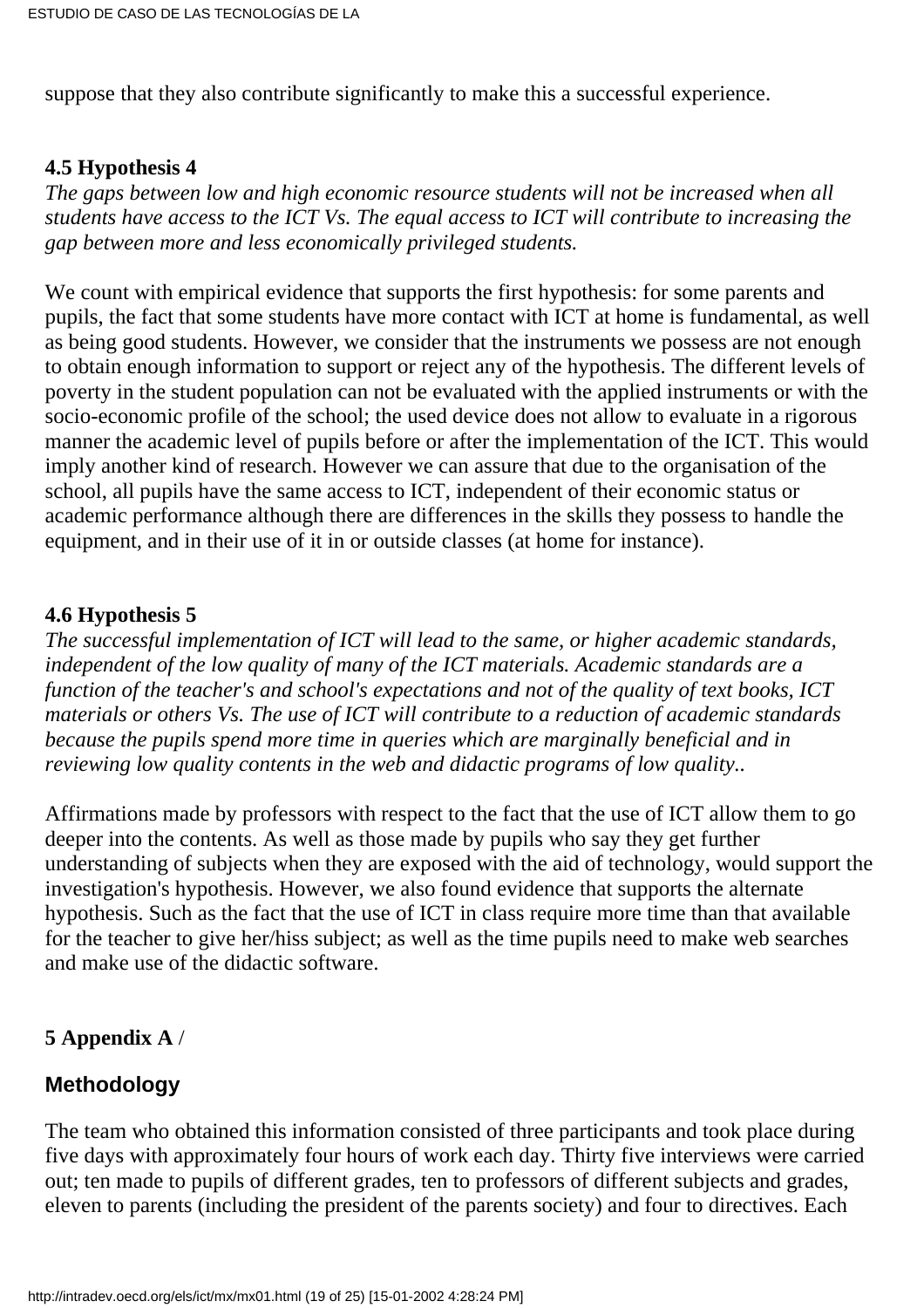interview spanned between ten and forty-five minutes. Materials related to the use of ICT were supplied by the school such as schedules, syllabi, evaluations, etc..

A methodology of low term explicative cases was proposed. This under the consideration that such modality gives an appropriate design to make evaluations of a project in which, apart from containing important explicative variables, the limits between the program and its context are not easily distinguishable. (Yin, 1993).

Other significant methodological characteristics are: :

-The recollection of data is derived from a theory with established questions or subjects as previously defined hypothesises

-The contrary or rival hypothesises are also defined before hand.

-Data recollection is focused on that which is relevant to prove the principal hypothesises defined beforehand (CERI/OCDE, 2000-june)

The convergent evidence was derived from:

1-Interviws and questionnaires applied to teachers, administrative, students, parents, and technical personnel.

2-Observation of classes and of the school

3-Recolection of work from students and teachers, school publications, plans, etc.

4-Monitoring of teachers' practices with ICT

5-Evaluation of diverse electronic devices

6-Interviews with recognised personalities independent from the school, such as: inspectors, providers, members of the community, etc.

Data recollection in each school took place based in a chronogram of five days previously scheduled with the director of each school in a previous meeting where the subjects to be interviewed were also selected.

### **-Instruments.**

1-Interview for the director

- 2- Interview for students
- 3- Interview for teachers
- 4- Interview for technical specialist
- 5- Interview for parents
- 6-Monitoring of teachers' practices
- 7-Class observation
- 8-Observation outside classes
- 9-Cuestionary for teachers, pupils and parents

The methodological proposal of the OECD included the liberty to select the number of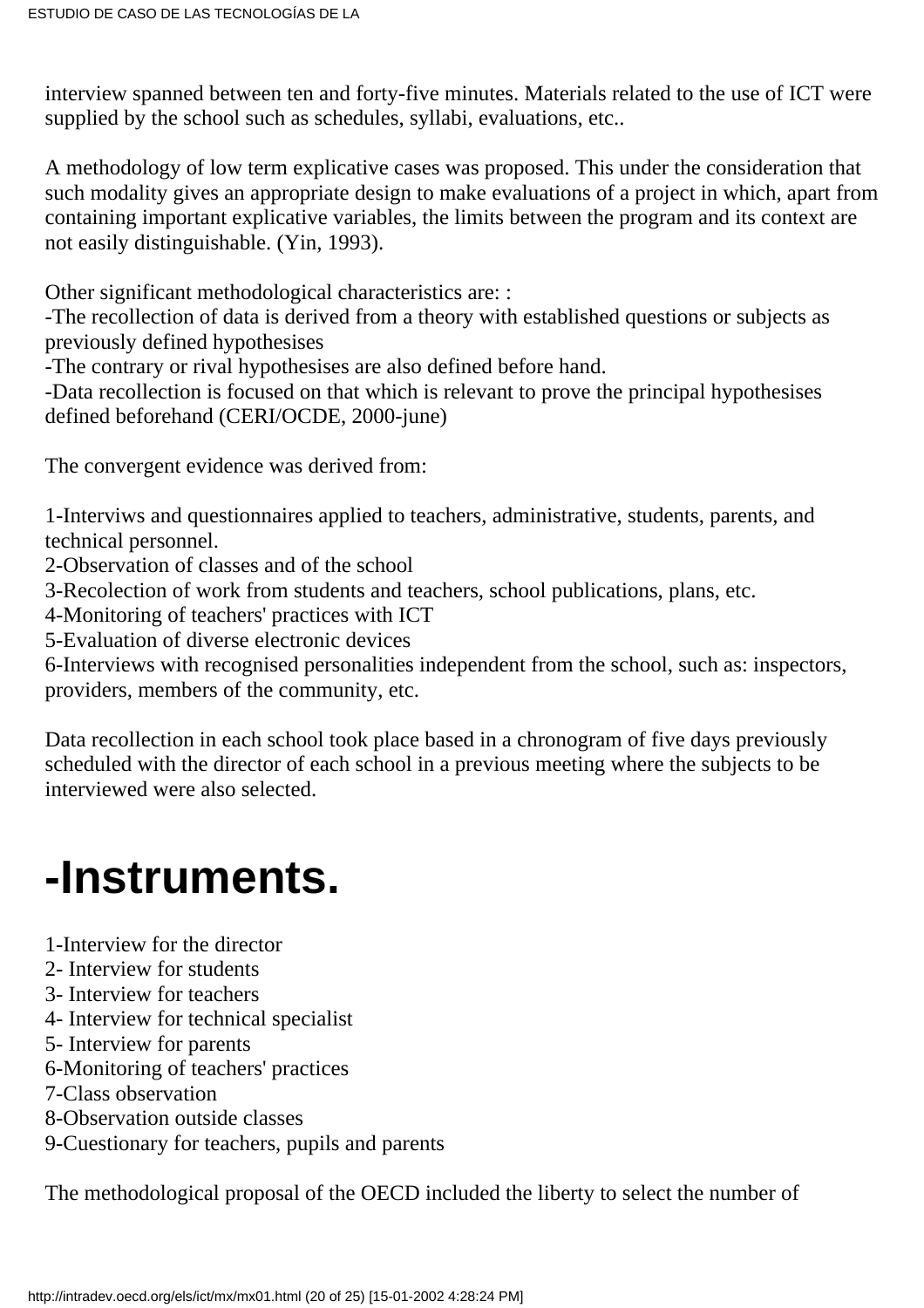students, parents and professors to be interviewed. It was decided to include a questionnaire that was elaborated taking as a guide the results of the interviews so that there was a greater amount of data to document the case and to support the asseverations with respect to the hypothesises.

A relevant issue to be mentioned is that both subjects that manifested themselves actively in favour or against the innovation were included. This due to the fact that this selection allowed us to have a wider vision of the evolution and evaluation of the project.

### **Sample Selection**

The election of ESANS as an integrand of the four schools reported for the Mexican case was due to the consideration of it being a public school of secondary level, which, has worked successfully has worked for more than two years with ICT and whose innovation has represented improvement in scholar procedures as well as in teaching and in the use of ICT.

**6 APENDIX "B"**

# **ASSESSEMENT OF ICT PRACTICES Annexed High School**

**Diagram 1: Teacher's feeling towards ICT**

| How well do you feel using computers in each of | Very | Well | $\parallel$ More or $\parallel$ | <b>Not</b> | Does           |
|-------------------------------------------------|------|------|---------------------------------|------------|----------------|
| the following activities?                       | well |      | less                            | well       | $ not \, do $  |
|                                                 |      |      |                                 |            | it             |
| Writing an essay                                | 6    | 11   | $\mathcal{D}_{\mathcal{L}}$     |            | 3              |
| Seeking information in www                      | 6    | 14   |                                 |            |                |
| Creating and maintaining web pages              |      | 4    |                                 |            | 12             |
| Using a data base                               | 5    | 14   | $\mathcal{D}_{\mathcal{L}}$     |            |                |
| Sending and receiving electronic mail           | 11   | 8    |                                 |            | $\overline{2}$ |
| Programming                                     |      | 9    |                                 |            | 6              |
| Making a drawing or diagram                     | 6    | 12   | $\overline{2}$                  |            | $\mathfrak{D}$ |
| Presenting information (Power point)            | 10   |      |                                 |            |                |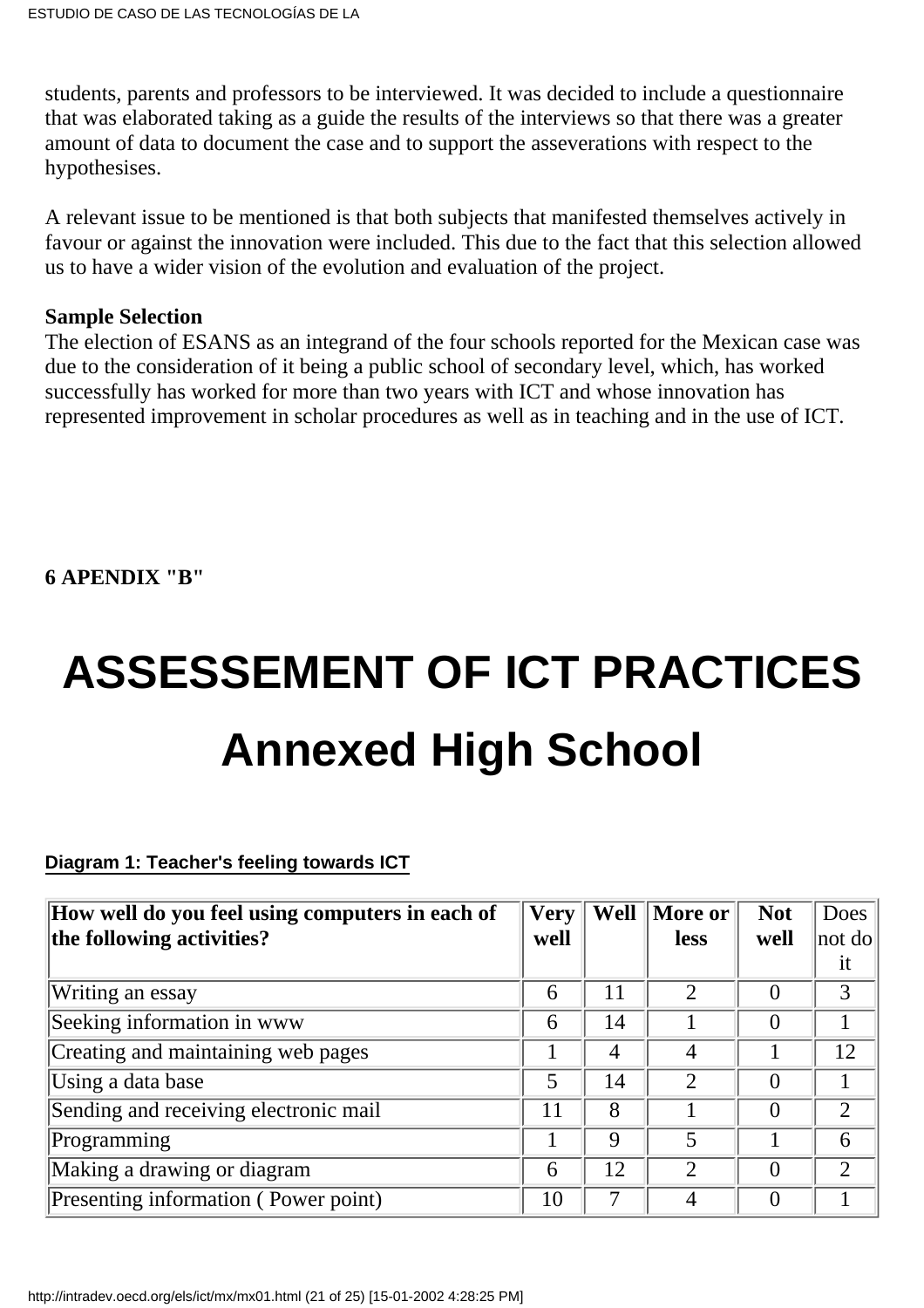### Based on the answers of 22 teachers

#### **Diagram 2: Average frequency with which teachers set ICT work**

| Last year, how often did your       | <b>Very</b>    |                           | Once in a      | <b>Scarcely</b> |                |
|-------------------------------------|----------------|---------------------------|----------------|-----------------|----------------|
| students do the following tasks for |                | <b>Frequent-Frequent-</b> | while          |                 | <b>Never</b>   |
| the work you set?                   | <b>ly</b>      | <b>ly</b>                 |                |                 |                |
| Use of the internet                 | 3              | 8                         | 9              |                 |                |
| Create web pages                    | $\overline{0}$ |                           | 3              | 11              | 7              |
| Send or receive e-mail messages     |                | 10                        | 6              | 3               | $\overline{2}$ |
| Use of a word processor program     | $\overline{4}$ | 6                         | 6              | $\overline{4}$  | $\overline{2}$ |
| Use of a computer to play games     | $\theta$       | 3                         | 9              | 8               | $\overline{2}$ |
| Use of a calculus sheet             |                | $\overline{2}$            | 10             | 6               | 3              |
| Use of a program for graphics       | $\overline{2}$ | $\overline{2}$            | 11             | 6               |                |
| Join an on-line forum or chat       | $\overline{2}$ | 3                         | 8              |                 | $\overline{2}$ |
| Use a program for presentations     | $\overline{4}$ | 6                         | 7              | $\overline{4}$  |                |
| (power point)                       |                |                           |                |                 |                |
| Use an instruction program          | $\overline{2}$ | 3                         | $\overline{4}$ | 8               | 6              |
| $\left($ simulator)                 |                |                           |                |                 |                |
| Others (specify)                    | 3              | 4                         |                | 5               | 10             |

Based on the answers of 22 teachers

#### **Diagram 3: Teacher's ICT abilities**

|                                              | Good | $\ $ Sufficient $\ $ Poor | Did not<br>answer |
|----------------------------------------------|------|---------------------------|-------------------|
| How would you grade your computer abilities? |      |                           |                   |

Based on the answer of 22 teachers

### **Diagram 4: Experiences or policies in which teachers have applied the usage of ICT during the last school year.**

| Evaluation of the student's abilities in using ICT             | NO<br><u> yy</u> |  |
|----------------------------------------------------------------|------------------|--|
| Have the student's computer abilities been formally evaluated? |                  |  |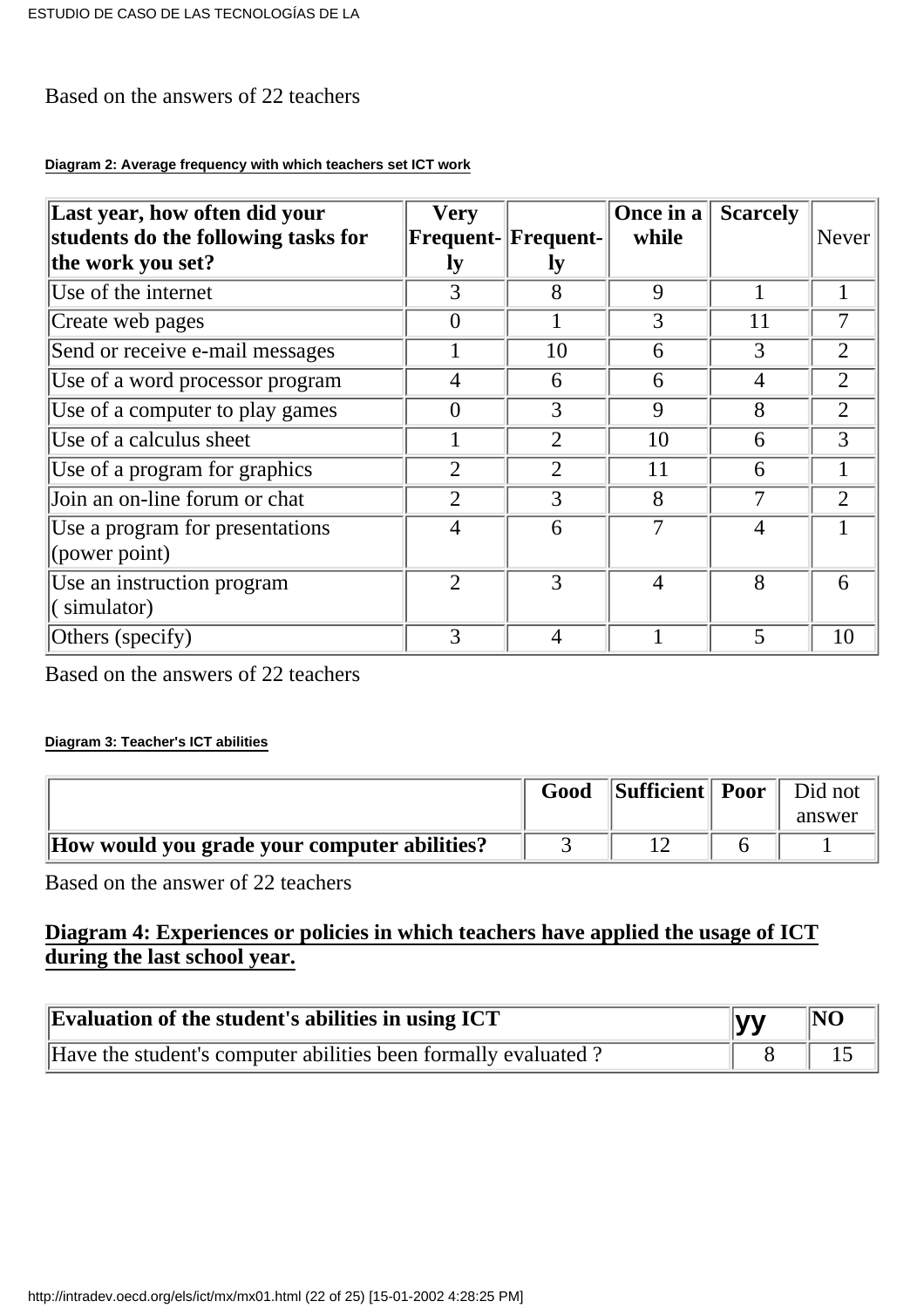| <b>Restrictions in www</b><br>searches                                                           | N <sub>0</sub><br>restrictions | <b>Some</b><br><b>restrictions</b> | Only<br>assigned<br>sites | Did not<br>answer |
|--------------------------------------------------------------------------------------------------|--------------------------------|------------------------------------|---------------------------|-------------------|
| If you set web searches,<br>how free were your<br>students to visit different<br>$\text{sites?}$ |                                |                                    |                           |                   |

| Creation or modification or web sites                                                   | $\overline{\mathbf{N}}$ |
|-----------------------------------------------------------------------------------------|-------------------------|
| Did you create or modify a web site during some of the classes you taught ? $\parallel$ |                         |

| Computer use proportion in<br>relationship to class contents | All of<br>it | <b>Most</b> | <b>Some</b> | A bit | None |
|--------------------------------------------------------------|--------------|-------------|-------------|-------|------|
| What proportion of computer use in                           |              |             |             |       |      |
| your class is directly related to the                        |              |             |             |       |      |
| $ course$ ?                                                  |              |             |             |       |      |

| Proportion of student's individual<br>computer use                                                | All of<br>it | <b>Most</b> | Some | A bit | None |
|---------------------------------------------------------------------------------------------------|--------------|-------------|------|-------|------|
| In what proportion was the computer use<br>in your class carried out by students<br>individually? |              |             |      |       |      |

| <b>Frequency of computer usage at home</b> Several<br>to prepare classes | times a<br>week | <b>Several</b><br>times a<br>month | <b>Some</b><br>times | <b>Never</b> | I don't<br>have a<br>computer |
|--------------------------------------------------------------------------|-----------------|------------------------------------|----------------------|--------------|-------------------------------|
| How often do you use your computer at<br>home to prepare your classes?   |                 |                                    |                      |              |                               |

| Partaking in virtual courses via www                                                                       | NC |
|------------------------------------------------------------------------------------------------------------|----|
| Have you taken part, either as a student or an instruction in a virtual course in<br>$\parallel$ internet? |    |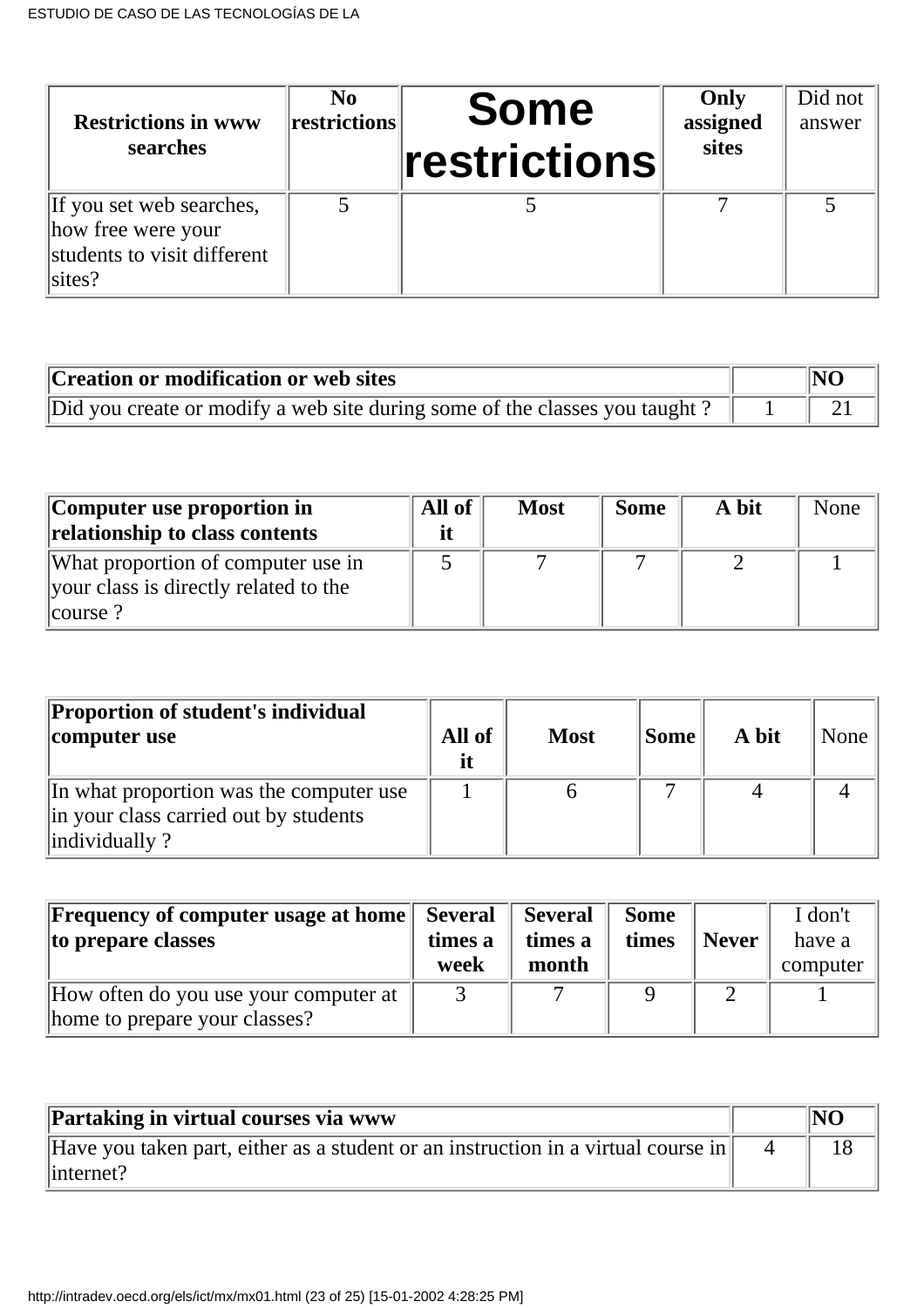| Involvement of students in collaborative learning via www                                                                            | NO |
|--------------------------------------------------------------------------------------------------------------------------------------|----|
| Did you get your students involved in collaborative learning processes<br>through the internet, with students from other<br>classes? |    |

| <b>Participation on forums or professional chats on-line</b>                   | NO |
|--------------------------------------------------------------------------------|----|
| Are you currently participating on a forum or chat on-line to collaborate with |    |
| other teachers?                                                                |    |

| <b>Frequency of messages sent and</b><br>received via electronic mail | Over $12$ | <b>From 6 to From 1 to 5 None</b> |  |
|-----------------------------------------------------------------------|-----------|-----------------------------------|--|
| On average, how many electronic mails do<br>you send each week?       |           |                                   |  |

### **Diagram 5 : Tasks directly related to ICT programming and installation (on a 0 to 5 range)**

| <b>Which of the</b><br>following have you<br> done?                          |    |   |                |              |          | Did not<br>answer |
|------------------------------------------------------------------------------|----|---|----------------|--------------|----------|-------------------|
| Make hardware changes                                                        | 18 | O |                |              |          | 3                 |
| Actualisation of an appliance<br>$\alpha$ (word processor, graphics program) | 9  | 4 | 3              |              |          |                   |
| Recovering of a damaged file                                                 | 14 | 4 | $\overline{2}$ | $\mathbf{U}$ | $\Omega$ | $\overline{2}$    |
| Creating a web site                                                          | 15 |   |                |              | 0        | 3                 |
| Developing a data base                                                       |    |   |                |              | っ        |                   |

<span id="page-23-0"></span>[\[1\]](#page-2-0) "SEC" stands for "Secundaria" which is equivalent to the first three years of high school. *(Translator's note)*

<span id="page-23-1"></span>[\[2\]](#page-5-0) The integration of a basic cycle including kindergarten, grade school and the first three years